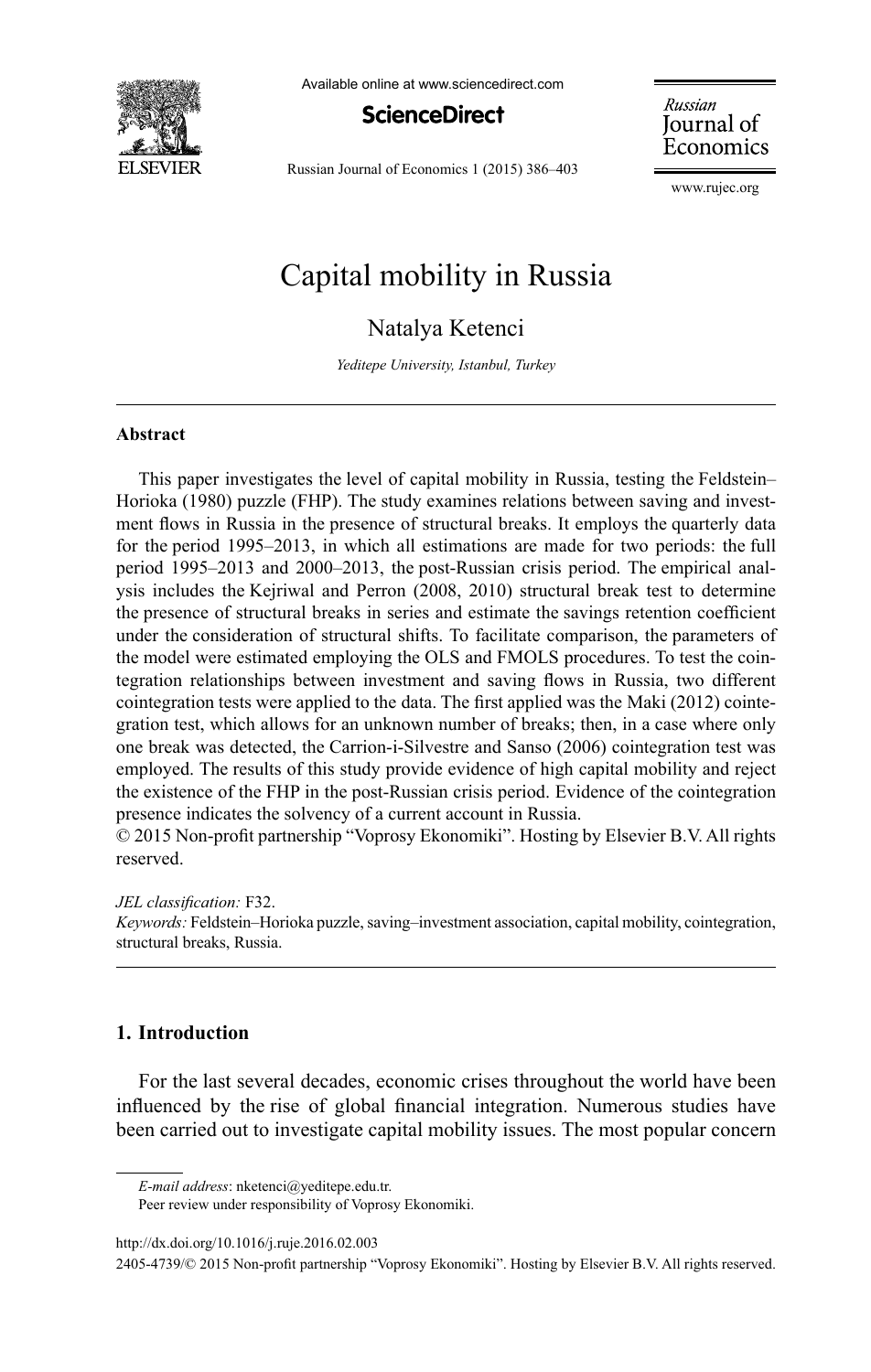in capital mobility studies is to explain and solve the Feldstein–Horioka puzzle (FHP). Related to the seminal work of Feldstein and Horioka (1980), the FHP established that investment and savings ratios are highly correlated in developed countries and demonstrate low capital mobility. These findings contradict the expected low correlation between investment and savings ratios, particularly in the sample of the OECD developed countries. Since then, a great deal of the attention in the literature has been given to the FHP, with particular focus on European or OECD countries (see, for example, Fouquau et al., 2008; Giannone and Lenza 2008; Kollias et al., 2008; Apergis and Tsoumas, 2009; Kumar and Rao, 2011; Ketenci, 2012, 2013). Apergis and Tsoumas (2009) published the latest updated review of the literature related to the FHP. The authors conclude that the results of the majority of studies support a high correlation between savings and investments but at a lower level. Meanwhile, they indicate that most studies do not validate the capital mobility hypothesis.

For the last several decades, transition and emerging economies have experienced the liberalization process in trade and capital transactions. However, little attention has been given in the literature to transition and emerging economies, which increasingly are becoming important players in the global financial market (Fidrmuc, 2003; Misztal, 2011; Bose, 2012; Petreska and Mojsoska-Blazevski, 2013). These studies employ panel data obtaining mixed results, whereas transition and emerging countries are highly heterogeneous. Moreover, they do not include Russia in panel samples. One reason for this is its large population compared with the estimated countries, which would significantly affect the average estimations and distort the results (Peterska and Mojsoska-Blazevski, 2013). Some authors have included Russia in their comparisons, some of which have been panel studies on the FHP (Aristovnik, 2005; Özmen, 2005; Jamilov, 2013; Trunin and Zubarev, 2013). However, the issue of capital mobility measurements in Russia has not been sufficiently investigated in the literature.

With a population of 143.5 million, Russia is one of the ten most populous countries in the world. In 2012, the GDP of Russia was 2.015 trillion USD, which represents 3.25% of the world economy, putting it on the list of the ten largest world economies.<sup>1</sup> The investigation of capital flows of Russia is not only important at the regional level but on the global level as well. However, there is a lack of studies on capital mobility and its measurement in Russia. Russia is still behind most advanced countries in terms of free capital mobility; however, it is in front of other emerging countries, such as  $BRICS<sup>2</sup>$  (see, for example, Fig. 1).

Since the transition began, the capital liberalization policy for capital accounts has been cautious and gradual in transition countries, where non-FDI-related transactions have been restricted. However, Russia has had a different program for capital liberalization compared to that of the Commonwealth of Independent States (CIS), which started the process of transition at the same time. The liberalization of FDI transactions has been executed under strict limitation with gradual ease. Restrictions on nonresident portfolio investments were gradually removed

<sup>&</sup>lt;sup>1</sup> World Bank.

<sup>&</sup>lt;sup>2</sup> BRICS—Brazil, Russia, India, China and South Africa.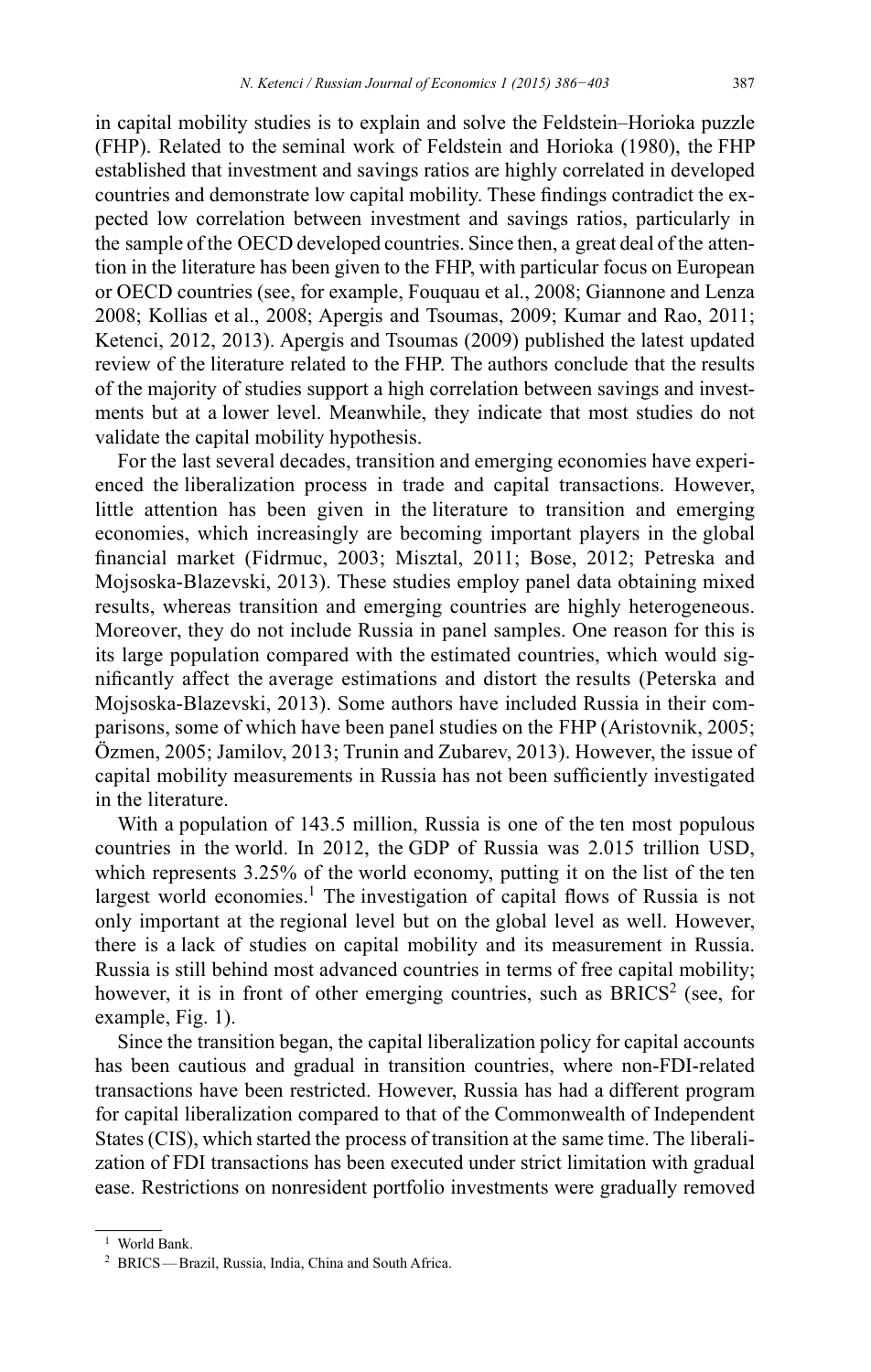



Note: \* Maximum index value is normalized at one. Source: Brockmeijer et al., 2012, p. 35, Fig. 8.

by early 1998. However, during the crisis, some capital restrictions were returned with further gradual liberalization after 2000. Comparing Russia to the CIS, at the beginning of the transition, most total net capital flows in the CIS involved Russia, with a continuous increase until the August 1998 crisis and gradual recovery after 1999.

In terms of structure, foreign direct investments accounted for a small share of Russian capital inflows, whereas the net short-term external liabilities significantly increased before the crisis, followed by a decline during the Russian crisis (Buiter, 2003).

Following the gradual liberalization after the crisis, investments grew again. Particularly, capital flows increased sharply after 2004, when the new foreign exchange law came into force, which was directed toward the progressive liberalization of capital movements. The new law still had various restrictive capital control arrangements, but they were phased out in 2006 (OECD, 2006). Thus, particularly for the period 2004–2008, Russia experienced net capital inflow, in which, for example, approximately one-quarter of inward FDI belonged to capital inflows from Cyprus accounts owned by Russian nationals (Brockmeijer et al., 2012). In general, Russia experiences considerable capital outflow of domestic savings to foreign commercial banks; however, despite this high rate of capital outflow—particularly the outflow of domestic savings—in 2013, Russia was ranked the third most attractive country for foreign investors behind the US and China, after having been ninth on this list in  $2012<sup>3</sup>$ . The level of capital mobility has increased continuously in Russia; therefore, it is expected that the correlation between investments and domestic savings is low.

The purpose of this article is to make a contribution to the literature on the capital mobility analysis in Russia. The study examines the FHP, employing the latest econometric techniques that accommodate structural breaks. Quarterly data are taken from the Organisation for Economic Co-operation and Development (OECD), Quarterly National Accounts Dataset, covering the period from 1995 to the third quarter of 2013. Estimates are made for two periods: 1995

<sup>&</sup>lt;sup>3</sup> UNCTAD, Global Investment Trends Monitor.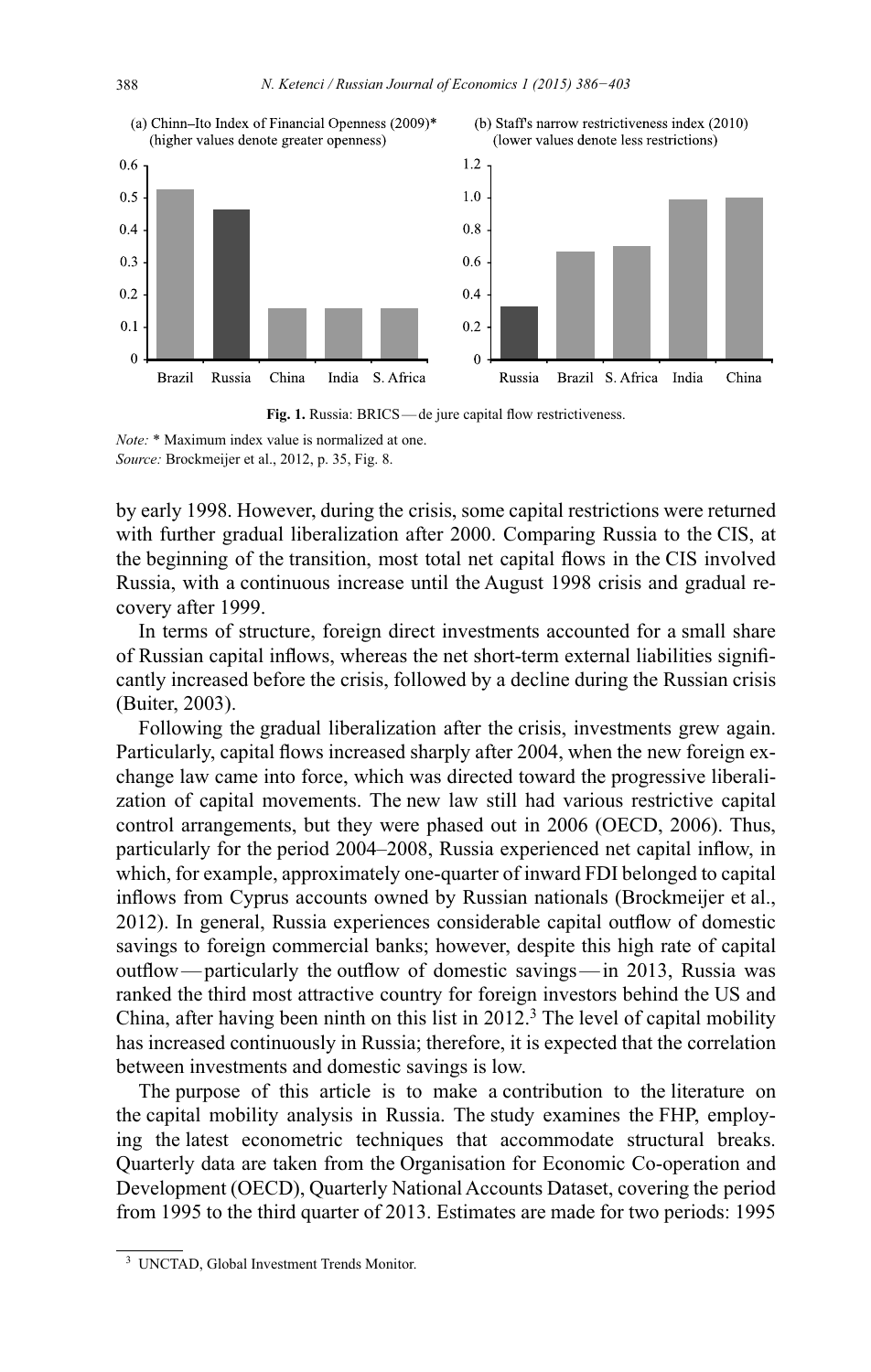to 2013 is the full period; and 2000 to 2013 is the period during which gradual capital mobility liberalization was applied, or the post-Russian crisis period. The remainder of the paper consists of the following sections: Section 2 outlines the empirical methodology adopted in the paper. Section 3 presents the empirical results, and section 4 draws conclusions.

## **2. Methodology**

This study examines the degree of capital mobility in Russia in the presence of structural breaks. Feldstein and Horioka (1980) first investigated the level of capital mobility in OECD countries by estimating the following equation:

$$
\left(\frac{I}{Y}\right)_i = \alpha + \beta \left(\frac{S}{Y}\right)_i + e_i \tag{1}
$$

where *I* is the gross domestic investment, *S* is the gross domestic savings, and *Y* is the gross domestic product of considered country *i*. Coefficient  $\beta$ , which is known as the saving retention coefficient, measures the degree of capital mobility. If a country possesses perfect international capital mobility, the value of  $\beta$ must be close to 0. If  $\beta$  is close to 1, it would indicate capital immobility within the country. The results of Feldstein and Horioka (1980) showed that the value of  $\beta$  for 21 open OECD economies changes between 0.871 and 0.909 and illustrated the international capital immobility in the considered countries. These controversial results sparked widespread debates in the economic literature. Numerous studies have provided evidence supporting these results, and different results exist in the literature with a wide array of interpretations. Therefore, the findings of Feldstein and Horioka (1980), which are contrary to economic theory, started to be referred to as "the mother of all puzzles" (Obstfeld and Rogoff, 2000, p. 9).

In the long run, macroeconomic series including investment and savings may contain a variety of structural changes within a country or at the international level. For example, Fig. 2 illustrates gross domestic investment and gross do-





*Source:* Author's representation of the employed dataset.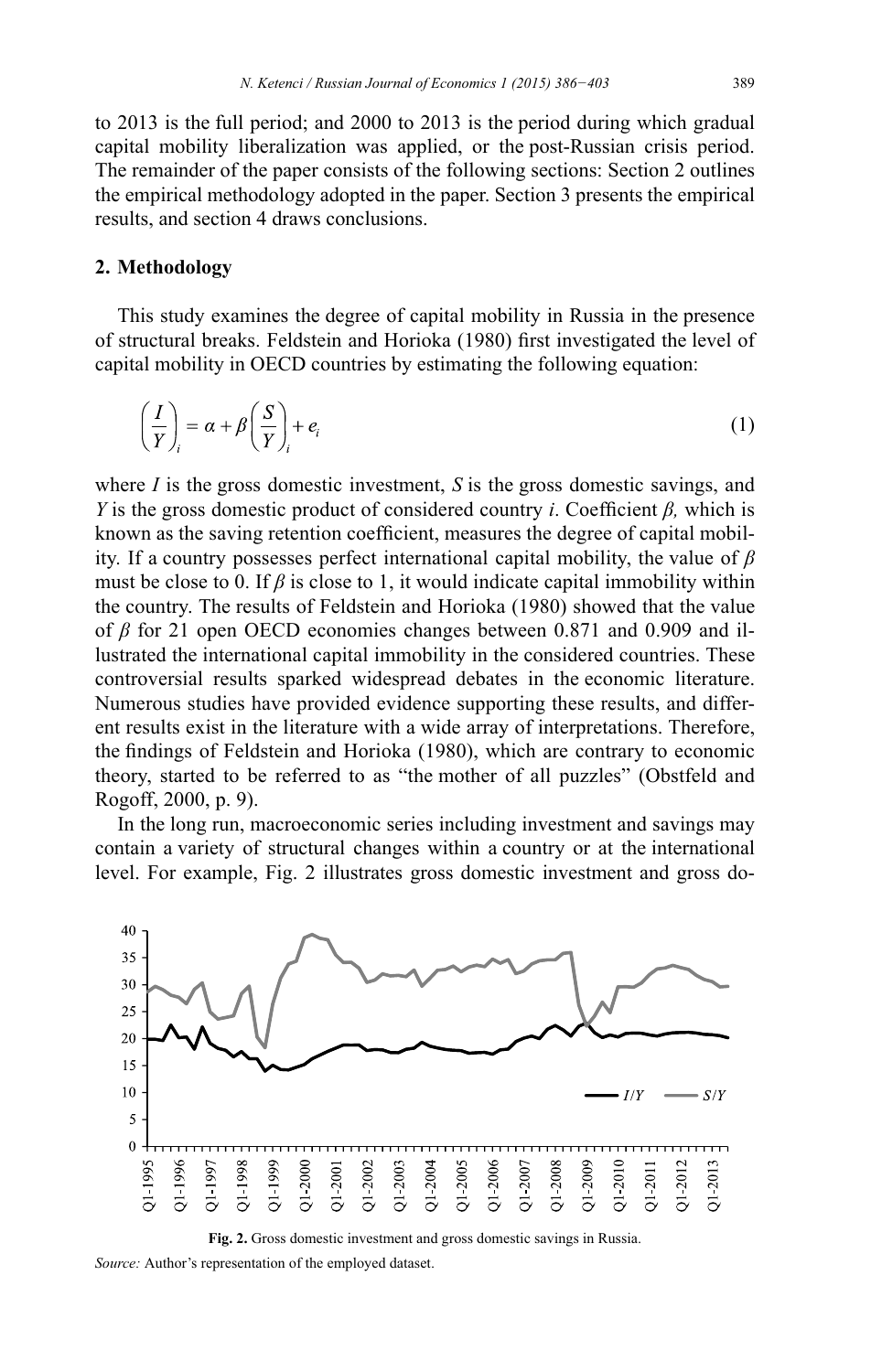mestic savings as a share of GDP in Russia for the period 1995–2013. The graph shows that variables are not correlated—the correlation coefficient is  $-0.07$ —and that variables demonstrate the existence of structural shifts. Therefore, to examine the regression model (1) in the presence of multiple structural breaks, the approach of Kejriwal and Perron (2008, 2010) was employed in this study. Kejriwal and Perron (2008, 2010) developed an estimation of cointegrated regression models accounting for multiple structural changes. The framework of this approach is general enough to allow for both stationary and nonstationary variables in the model while allowing for serial correlation and heteroskedasticity. The authors illustrated that inference is possible in models with both stationary and nonstationary variables as long as the intercept is allowed to change through regimes. Their work is based on Bai and Perron's (1998) methodology that estimates and tests linear models of stationary variables for multiple structural changes. Kejriwal and Perron (2008, 2010) derived limiting distributions of the sup-Wald test of Bai and Perron (1998) under general conditions for errors and regressors to allow for nonstationary variables in cointegrated regressions.

The methodology considers multiple linear regression in the presence of  $m$ breaks, which results in  $m + 1$  regimes.

$$
y_t = x_t'\beta + z_t'\delta_i + e_t \tag{2}
$$

where  $t = T_{j-1} + 1, ..., T_j$  is the time period with  $j = 1, ..., m+1$  regimes;  $y_t$  is the dependent variable of the regression,  $x_t$  and  $z_t$  are vectors of covariates with sizes of  $(p \times 1)$  and  $(q \times 1)$ , respectively;  $\beta$  and  $\delta_i$  are vectors of coefficients, where the parameter vector  $\beta$  is not subject to change, whereas  $\delta_i$  changes across regimes; and  $e_i$ , is the error term of the regression. The purpose of this methodology is to estimate the unknown coefficients of the regression together with the unknown *m* number of break points. For every partition  $m(T_1, ..., T_m)$ , estimates of coefficients  $\beta$  and  $\delta_i$  are generated by minimizing the sum of squared residuals, which is represented by the following equation:

$$
S_t(T_1, ..., T_m) = \sum_{i=1}^{m+1} \sum_{t=T_{i-1}+1}^{T_i} \left[ y_t - x_t' \beta + z_t' \delta_t \right]^2
$$
 (3)

By substituting estimates  $\hat{\beta}(\{T_i\})$  and  $\hat{\delta}(\{T_i\})$  into equation (3), the estimators of break locations will be obtained, which are the global minima of the sum of squared residuals objective function and can be expressed by the following equation:

$$
(\hat{T}_1, ..., \hat{T}_m) = \arg\min_{T_1, ..., T_m} S_t(T_1, ..., T_m)
$$
\n(4)

The minimization of the sum of squared residuals is obtained in all partitions  $(T_1, ..., T_m)$ , for which  $T_i - T_{i-1} \geq q$ . The estimates of regression parameters are least-squares estimates associated with partition  $m \{\hat{T}_i\}$  -i.e.,  $\hat{\beta} = \hat{\beta}(\{T_i\})$  and  $\hat{\delta} = \hat{\delta}(\{T_i\})$ . Bai and Perron (2003) proposed an efficient algorithm for obtaining the locations of break points, which is based on the principle of dynamic programming.

The procedure for the specification of the number of breaks proposed by Bai and Perron (1998) is as follows. First, the statistics for UD max and WD max tests must be calculated. *UD* max and *WD* max tests are double maximum tests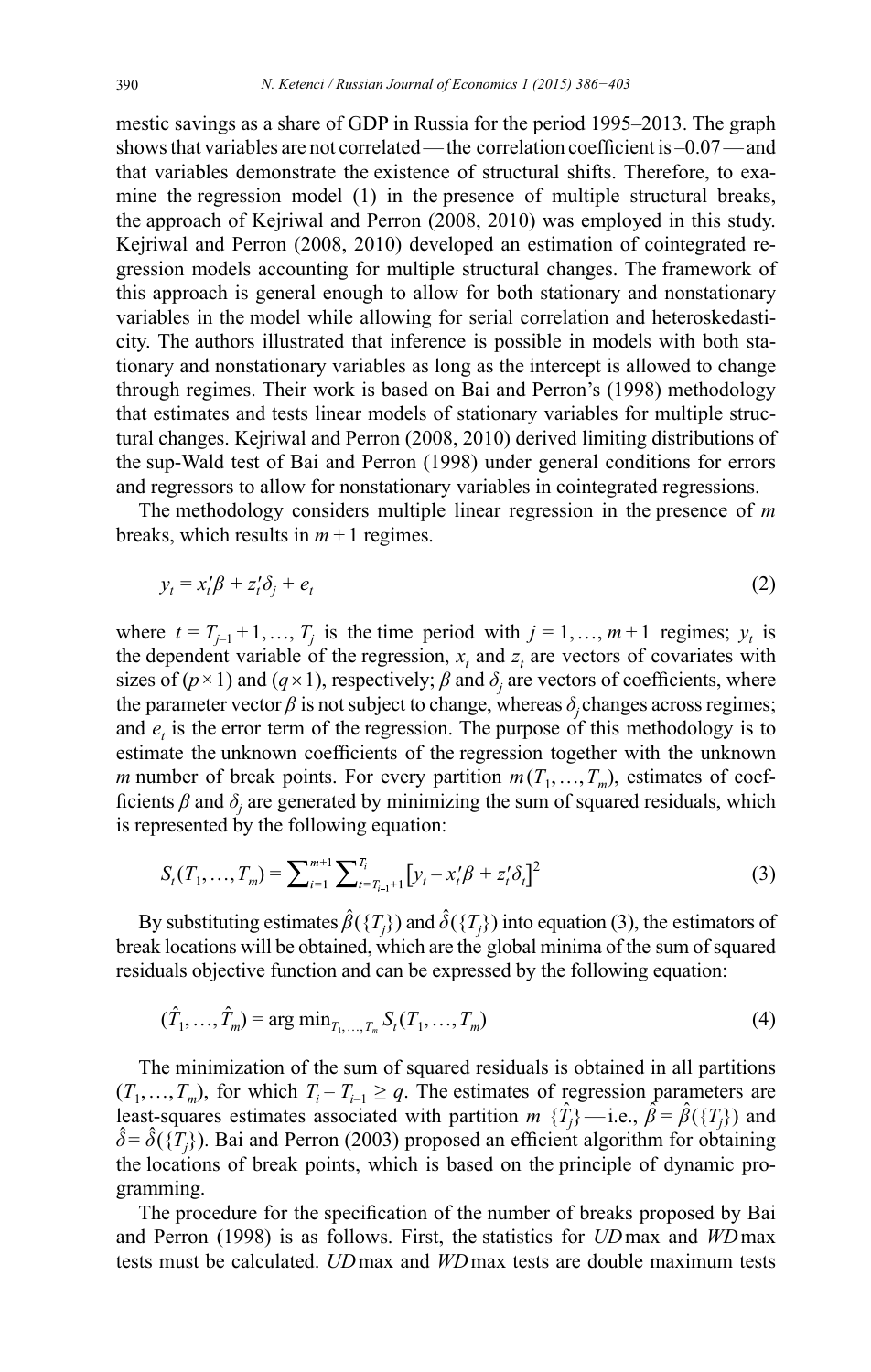that examine the hypothesis of no structural break against an unknown number of breaks with the given upper bound of breaks *M*, it and can be calculated by the following formulas:

$$
UD\max F_T(M, q) = \max_{1 \le m \le M} \sup_{(\lambda_1, \dots, \lambda_m) \in \Lambda_{\varepsilon}} F_T(\lambda_1, \dots, \lambda_m; q)
$$
(5)

where  $F_T(\lambda_1, \ldots, \lambda_m; q)$  is the sum of *m* dependent chi-square random variables, each one divided by *m*, with *q* as the degree of freedom;

$$
WD \max F_T(M, q) = \max_{1 \le m \le M} \frac{c(q, \alpha, 1)}{c(q, \alpha, m)} x \sup_{(\lambda_1, ..., \lambda_m) \in \Lambda_{\varepsilon}} F_T(\lambda_1, ..., \lambda_m; q) \tag{6}
$$

where  $c(q, \alpha, m)$  is the asymptotic critical value of the individual tests with  $\alpha$  as the significance level.

Next, Wald type tests must be applied, where the sup  $F(0|1)$  test examines for the hypothesis of no breaks against 1 existing break. If the statistics of this test reject the hypothesis of no breaks, sup  $F(l+1|l)$  must be applied to specify the number of breaks in the series. The number of breaks in the series can also be chosen on the basis of the Bayesian Information Criteria (BIC) and the modified version of BIC proposed by Liu et al.  $(1997)$  (LWZ).

Before proceeding to the cointegration tests, the stationarity of the employed variables must be examined. To test the integration properties of variables, two different unit root tests were applied. The first test is the unit root test proposed by Ng and Perron (2001), which has maximum power against *I* (0) alternatives. To generate efficient versions of the modified tests of Perron and Ng  $(1996)$ , Ng and Perron  $(2001)$  employed the generalized least squares detrending procedure proposed by Elliot, Rothenberg and Stock (1996). Ng and Perron stressed that the choice of the lag length of a regression is extremely important for the good size and power properties of an efficient unit root test. Therefore, Ng and Perron proposed modified Akaike information criterion (AIC) and recommended the use of a minimized value of modified AIC for selecting the regression's lag length.

To test the integration properties of variables in the presence of structural shifts, the Carrion-i-Silvestre et al. (2009) test is employed with the null hypothesis of the unit root presence. This test is an extension of the test proposed by Kim and Perron (2009) and allows for up to five breaks at unknown time locations. The Carrion-i-Silvestre et al. (2009) test has the advantage over other alternative tests by allowing structural shifts under both the null and alternative hypotheses. Alternative unit root tests allow structural shifts in the series only under the alternative hypothesis of stationarity, Zivot and Andrews (1992), Perron and Vogelsang (1992), Perron (1997), Vogelsang and Perron (1998).

Before testing the stationarity, the presence of structural shifts in series must be investigated. Ignorance of the presence of structural shifts in a series can lead to misspecification errors. The Perron and Yabu (2009) test investigates for structural changes in the deterministic components of a univariate time series when their integration order is a priori unknown. The F-test has the null hypothesis of no structural shifts and is based on the *Exp* function developed by Andrews and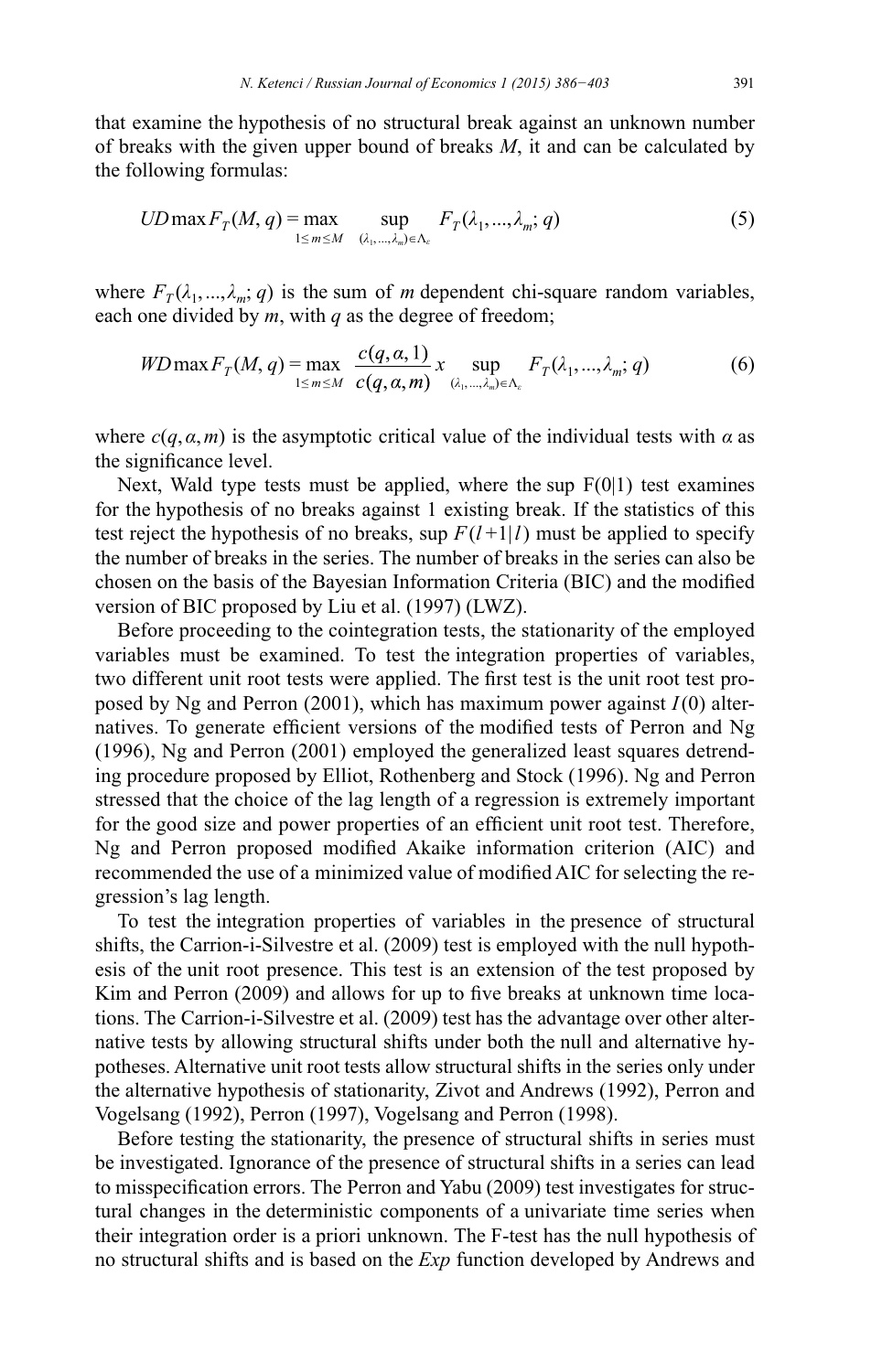Ploberger (1994). Three models are estimated by the test, where model I tests for the presence of a structural shift in the level of a variable, model II does so for the slope of the trend, and model III does the same for the level and slope of the trend. Model III, which tests for the presence of a structural shift in both the level and the slope of the time trend, is applied in this study.

### 2.1. Cointegration

Finally, to test for cointegration characteristics between variables under the consideration of a structural break presence, the Maki (2012) and Carrion-i-Silvestre and Sanso (2006) cointegration tests were employed.

The Maki (2012) test is based on the Bai and Perron (1998) test for structural breaks and the unit root test proposed by Kapetanios (2005). Maki (2012) proposes cointegration tests allowing for an unknown number of breaks. The null hypothesis of the test is no cointegration, with the alternative hypothesis of cointegration with an unspecified number of breaks  $i$  that is smaller or equal to the maximum number of breaks ( $i \leq k$ ). The Maki (2012) test has an advantage over standard cointegration tests that allow for one or two structural changes in the cointegration relationships when multiple unknown numbers of breaks exist. When the number of breaks allowed in the Maki test is one, it can be considered as a special case that determines the cointegration test introduced by Gregory and Hansen (1996), which allows for one structural shift. When the number of breaks allowed is two, it presents the special case that coincides with the Hatemi-J (2008) cointegration test in which two structural breaks are allowed.

The Carrion-i-Silvestre and Sanso (2006) cointegration test allows for a structural shift in the cointegrating relationship. The main difference and an advantage of the test over alternative cointegration tests that allow for one structural shift (for example, Gregory and Hansen, 1996) is that it has the null hypothesis of the presence of a cointegration relationship against the alternative hypothesis of no cointegration. Both the null and alternative hypotheses allow for the presence of a structural shift. Allowance of structural shifts in cointegration tests introduces spurious unit root behavior that makes it difficult to reject the hypothesis of no cointegration. Therefore, alternative cointegration tests with null hypothesis of no cointegration have higher a possibility of failing to find the cointegration relationships, which leads to spurious results (Gregory et al., 1996). The Carrion-i-Silvestre and Sanso (2006) test is a Lagrange-multiplier type cointegration test based on the multivariate extension of the Kwatkowski et al. (1992) test. The cointegration test is run for models when the date of the shift is known a priori; when the date is not known, the test estimates the break date by minimizing the sequence of the sum of squared residuals. The estimation of a break date is based on approaches of Bai (1994, 1997) and Kurozumi (2002). Carrion-i-Silvestre and Sanso specified six different models for estimations: model  $A_n$  allows for a break in the level, model A has a trend and allows for a break in the level, model  $B$  accounts only for a change in the slope of the time trend, and model C allows for a break in both the level and slope of the time trend. Model  $D$  allows a break in the deterministic components and the cointegrating vector, and model  $E$  contains a trend and allows for a shift in both the deterministic component and the cointegrating vector, similar to model D.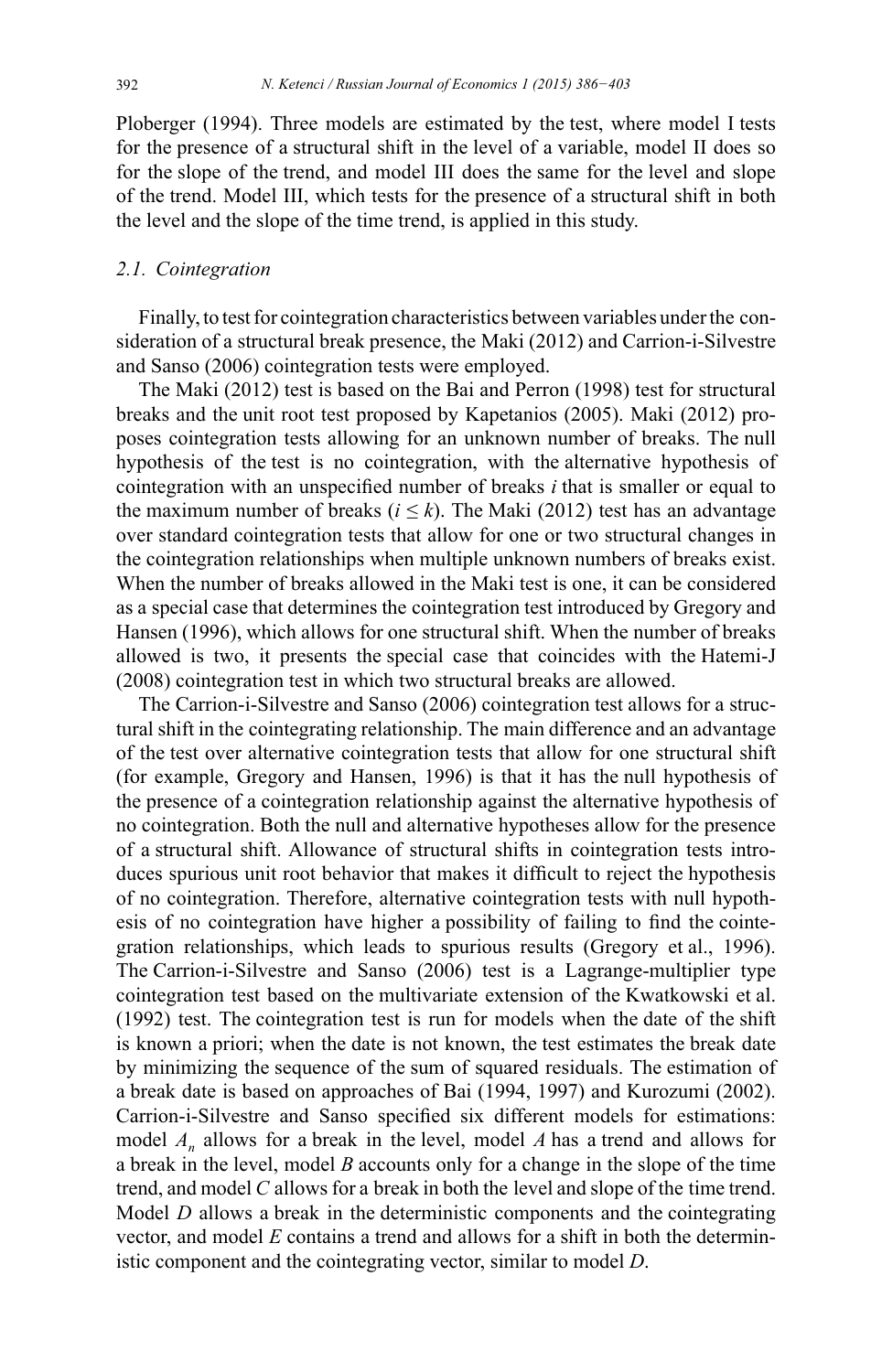#### **3. Empirical Results**

#### 3.1. Unit root tests

To test for the presence of structural breaks in individual variables, the Perron and Yabu (2009) test is employed, see Table 1. The structural break is allowed in both the level and the slope of the time trend of estimated variables.

The null hypothesis of the test, no structural shifts, was rejected for both variables, investment and savings for two estimated periods, 1995-2013 and 2000-2013. The break dates detected by the test are first quarters of 1999 and 2000 for the full period for investment and savings, respectively. These years are characterized by the fast recovery of the Russian economy after the 1998 Russian financial crisis. Between 1999 and 2008, Russia was ranked as one of the world's fastest-growing economies and had the highest per capita income among the BRIC (Brazil, Russia, India and China) countries, which are considered as newly advanced countries (Åslund and Kuchins, 2009). For the 2000–2013 period, the break date according to the Perron and Yabu test was detected as 2008 for both variables, which is characterized by the impact of the global financial crisis. The results of the test demonstrate the presence of structural shifts in estimated time series. Next, the unit root presence in the time series must be estimated. The results of the Perron and Yabu test indicate that the Carrion-i-Silvestre et al. (2009) unit root tests that allow for the presence of structural shifts must be applied to both variables. However, the Kejriwal and Perron (2008, 2010) methodology employed later in this study is designed for cointegrated regression models. Therefore, the standard cointegration test must be applied first, which requires variables to be nonstationary. For this reason, the Ng and Perron (2001) unit root tests are applied first to both variables that do not allow for structural shifts.

Table 2 presents the results of the Ng and Perron (2001) unit root tests. The results are presented for two considered periods, 1995–2013 and 2000–2013. All tests are consistent with one another, and the null hypothesis of the unit root presence was not rejected by any of the tests for either of the employed variables, investments or savings, or for either of considered periods.

Next, the Carrion-i-Silvestre et al. (2009) unit root tests, which allow for up to five structural breaks, were applied to series for both periods. The *t*-statistics of the test and possible break allocations are presented in Table 3. This study allows up to three breaks in the test because results are similar when more breaks are introduced. When structural breaks are allowed, the unit root hypothesis again was not

**Table 1** Perron-Yabu test for structural changes in the deterministic components.

| Period        | EXP- $W_{FS}$ test |         |
|---------------|--------------------|---------|
| 1995-2013     |                    |         |
| Investment    | $6.38**$           | 2000-O1 |
| Savings       | $5.65**$           | 1999-O1 |
| $2000 - 2013$ |                    |         |
| Investment    | $19.50**$          | 2008-Q3 |
| Savings       | $20.53**$          | 2008-O3 |
|               |                    |         |

*Notes*: \*\* denotes the rejection of the null hypothesis at the 1% significance level. Trimmer parameter  $\varepsilon = 0.15$ is used. The critical values are taken from Perron and Yabu (2009, Table 2c).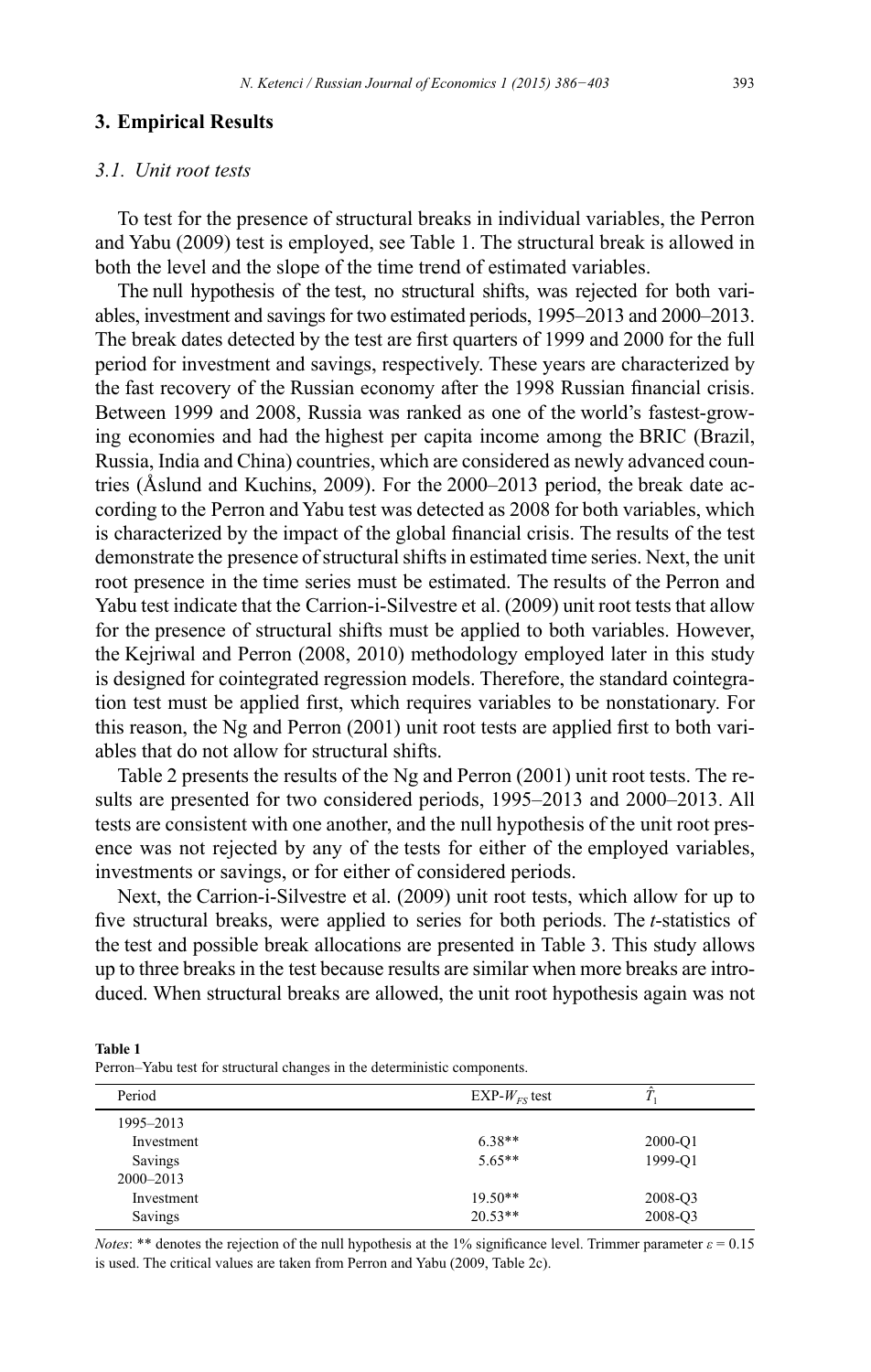| Period                              | Investments |                                  |                      | Savings        |           |                                  |             |              |
|-------------------------------------|-------------|----------------------------------|----------------------|----------------|-----------|----------------------------------|-------------|--------------|
|                                     | $MZa$ GLS   | $MZ$ <sup><math>GLS</math></sup> | $\mathit{MSB}^{GLS}$ | $MP_{x}^{GLS}$ | $MZa$ GLS | $MZ$ <sup><math>GLS</math></sup> | $MSB^{GLS}$ | $MP_{r}$ GLS |
| 1995-2013<br>Level<br>$2000 - 2013$ | $-6.54$     | 1.81                             | 0.28                 | 13.93          | $-13.71$  | $-2.60$                          | 0.18        | 6.74         |
| Level                               | $-7.68$     | $-1.84$                          | 0.24                 | 12.15          | $-9.59$   | $-2.19$                          | 0.23        | 9.51         |

**Table 2** Unit root tests: Ng and Perron (2001).

*Notes:*  $MZ_a^{GLS}$  is the modified Phillip–Perron test  $MZ_a$ ;  $MZ_t^{GLS}$  is the modified Phillip–Perron  $MZ_t$  test;  $MSB^{GLS}$ is the modified Sargan–Bhargava test;  $MP_T^{GLS}$  is the modified point optimal test. For details, see Ng and Perron (2001). The order of lag to compute the test was chosen using the modified AIC (MAIC) suggested by Ng and Perron (2001). The critical values for the above tests were taken from Ng and Perron (2001)

**Table 3** Unit root tests: Carrion-i-Silvestre et al. (2009).

| Period        | $MZ_a^{GLS}$ | $M\!Z^{GLS}$ | $MSB^{GLS}$ | $MP_r^{GLS}$ | $\hat{\tau}$        | $T_{2}$     | 1 <sub>2</sub> |
|---------------|--------------|--------------|-------------|--------------|---------------------|-------------|----------------|
| 1995-2013     |              |              |             |              |                     |             |                |
| Investment    | $-29.08$     | $-3.79$      | 0.13        | 9.83         | 1996-04             | $2000 - 01$ | 2006-Q3        |
| Savings       | $-18.08$     | $-2.95$      | 0.16        | 14.80        | 1998-O <sub>2</sub> | 2000-O2     | 2008-Q3        |
| $2000 - 2013$ |              |              |             |              |                     |             |                |
| Investment    | $-15.48$     | $-2.65$      | 0.17        | 17.97        | $2002 - 01$         | 2007-O1     | 2008-Q3        |
| Savings       | $-15.74$     | $-2.67$      | 0.17        | 17.75        | 2002-O1             | 2007-O1     | 2008-Q3        |

*Notes*: The critical values were obtained by simulations using 1,000 steps to approximate the Wiener process and 10,000 replications. The test is run for model 3, where the structural break affects both the level and the slope of the time trend. Note that for the *MSB* and *MPT* tests, the null hypothesis is rejected in favor of stationarity when the estimated value is smaller than the critical value.

rejected for both periods. The test detected three breaks for every variable for each period. The first break locations are different for the investments and savings series in the 1995–2013 period; for investments, it was the end of 1996, and for savings, it was mid-1998. The end of 1996 for Russia can be characterized by the initiation of negotiations by Russian officials to reschedule the payment of foreign debt inherited from the former Soviet Union. This was the major step toward restoring investor confidence (Chiodo and Owyang, 2002). This shift is characterized by a sharp temporary increase in investments, as seen in Fig. 2. The middle of 1998 for savings is characterized by the effect of the Russian financial crisis that took place in 1998. Meanwhile, 2008 is detected as a break location for both periods , which can be explained by the impact of the global financial crisis.

The results of the unit root tests demonstrate the non-stationarity of the employed variables in both periods. Having verified the non-stationarity of the series under observation by the Ng and Perron (2001) and the Carrion-i-Silvestre et al. (2009) unit root tests, structural change presence and cointegration tests were conducted.

#### *<i>3.2.* Structural change presence

The Kejriwal and Perron (2008, 2010) methodology allows for the presence of nonstationary as well as stationary variables; however, it was developed for cointegrated regression models. Therefore, before proceeding to the structural change presence test, first, it is important to estimate the cointegrating relationships of the variables. Therefore, the Johansen cointegration test was conducted.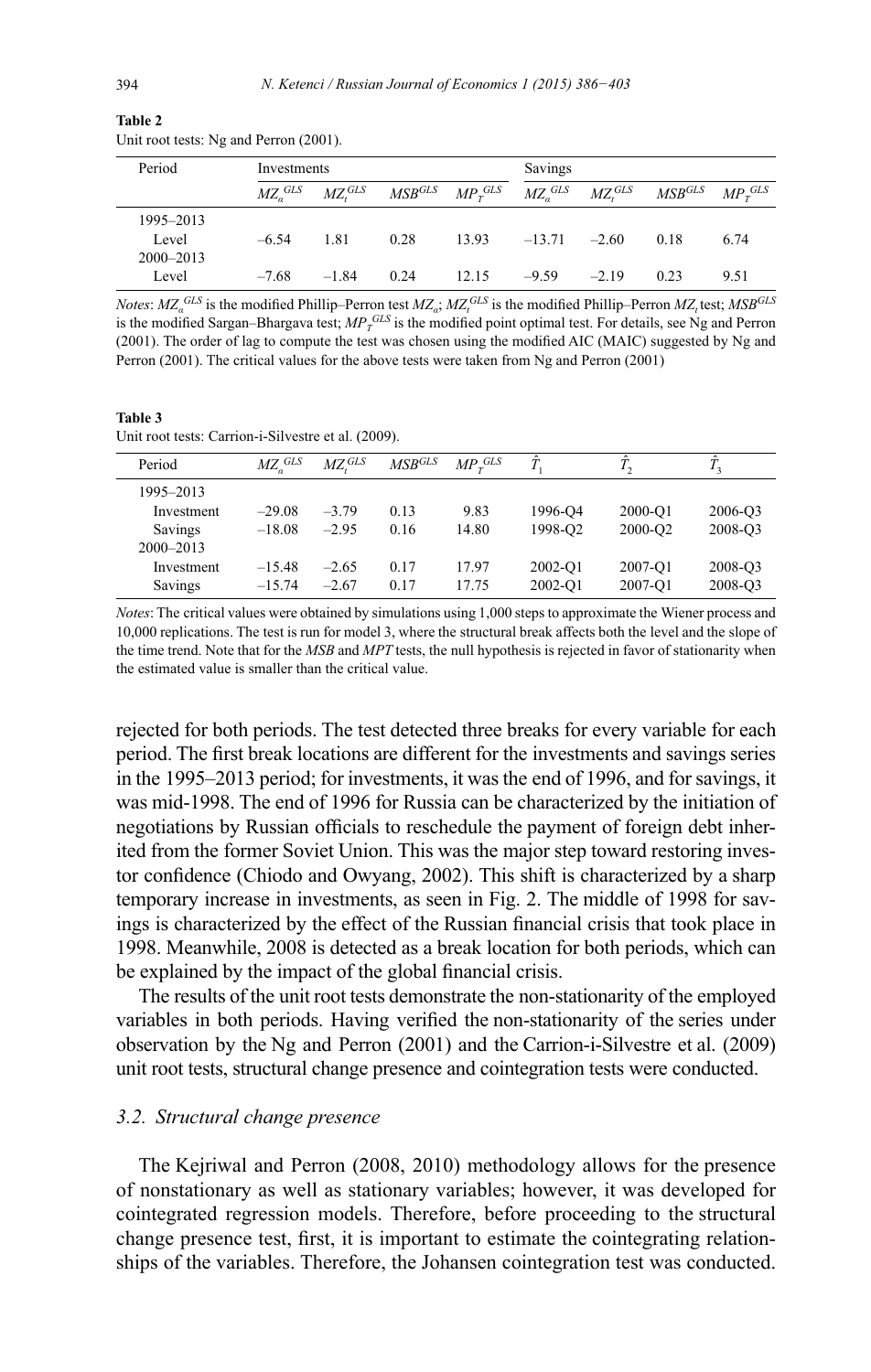To determine the rank of cointegration space, two test statistics are presented, the Trace and the Max-Eigenvalue (Table 4).

The results of the Trace likelihood ratio test statistic and the Max-Eigenvalue likelihood ratio test statistic were consistent with each other. The results of the tests indicated two cointegration relationships at the 5% significance level between the savings and investment variables for the 1995–2013 period. For the second period, 2000–2013, the estimation results revealed one cointegration equation at the 5% significance level and two cointegration equations at the  $10\%$ significance level. Thus, the results of Table 4 indicate the existence of long-run relationships between chosen variables in all cases when structural breaks are not considered.

Having verified the existence of long-run relationships between the variables, the Kejriwal and Perron (2008, 2010) methodology was applied to the series. Table 5 reports the results of the Kejriwal and Perron (2008, 2010) tests for detecting structural changes. Sup  $F(k)$  tests are significant for all values of k in both periods, except when  $k = 1$  in the second considered period. The last two columns of the table present statistics for the *UD* max and *WD* max tests that are significant in both periods as well. Once more, the null of no structural breaks was rejected by both tests. Combining the results of tests presented in Table 5, it can be

**Table 4** Standard cointegration test: Johansen.

| Period        | Trace statistics | Max-Eigen Statistics |           |          |
|---------------|------------------|----------------------|-----------|----------|
|               | $r=0$            | $r \leq 1$           | $r=0$     | r < 1    |
| 1995–2013     | $27.56**$        | $6.28**$             | 21 28**   | $6.28**$ |
| $2000 - 2013$ | $26.83**$        | $3.43*$              | $23.41**$ | $3.43*$  |

*Note*: \*\* and \* denote statistical significance at 5% and 10% levels.

#### **Table 5**

Structural break tests of Kejriwal and Perron (2008, 2010).

| Period    | $\text{Sub } F(1)$ | $\text{Sup } F(2)$ | $\text{Sup } F(3)$  | $\text{Sup } F(4)$          | $\text{Sup } F(5)$ | $UD$ max   | <i>WD</i> max |
|-----------|--------------------|--------------------|---------------------|-----------------------------|--------------------|------------|---------------|
| 1995–2013 | $38.34**$          | 4591**             | $123\,47**$ 76.76** |                             | 93 34**            | $123.47**$ | $204.83**$    |
| 2000–2013 | 2.51               | $18.26**$          |                     | $243.63**$ 213.22** 33.94** |                    | 243.63**   | 366.62**      |

*Notes*: \*\* denotes statistical significance at the 5% level. The 5% critical values for the Sup  $F(l)$  test in the case of non-stationary variables are  $14.30$ ,  $12.11$ ,  $10.41$ ,  $9.19$  and  $7.64$  for  $l = 1, 2, 3, 4, 5$ , respectively. The critical value for the *UD* max test is 14.47. See Kejriwal and Perron (2010). The critical value for the *WD* max test is 9.039. See Bai and Perron (2003). The 5% critical values for the Sup  $F(l)$  test in the case where stationary and non-stationary variables are allowed are  $14.53$ ,  $11.94$ ,  $10.38$ ,  $9.28$  and  $7.51$  for  $l = 1, 2, 3, 4, 5$ , respectively. The critical value for *UD* max test is 14.79.

#### **Table 6**

Sequential test of l versus l+1 structural changes.

| Period        | $\text{Sup } F(2 1)$ | $\text{Sup } F(3 2)$ | $\text{Sup } F(4 3)$ | $\text{Sup } F(5 4)$ | BIC | LWZ |
|---------------|----------------------|----------------------|----------------------|----------------------|-----|-----|
| 1995–2013     | 73.89**              | 3.75                 | .53                  | 0.02                 |     |     |
| $2000 - 2013$ | 0.13                 | 0.0001               | 0.0001               | 0.0003               |     |     |

*Notes*: \*\* denotes statistical significance at the 5% level: \* denotes statistical significance at the 10% level. *S*—sequential procedure, *BIC*—Bayesian Information Criteria, *LWZ*, the modified version of BIC proposed by Liu et al. (1997), are used for the selection of breaks number. The 5% critical values for the Sup  $F(l+1|l)$  test are 10.13, 11.14, 11.83 and 12.25 for  $l = 1, 2, 3, 4$ , respectively, see Bai and Perron (2003, Table 2c).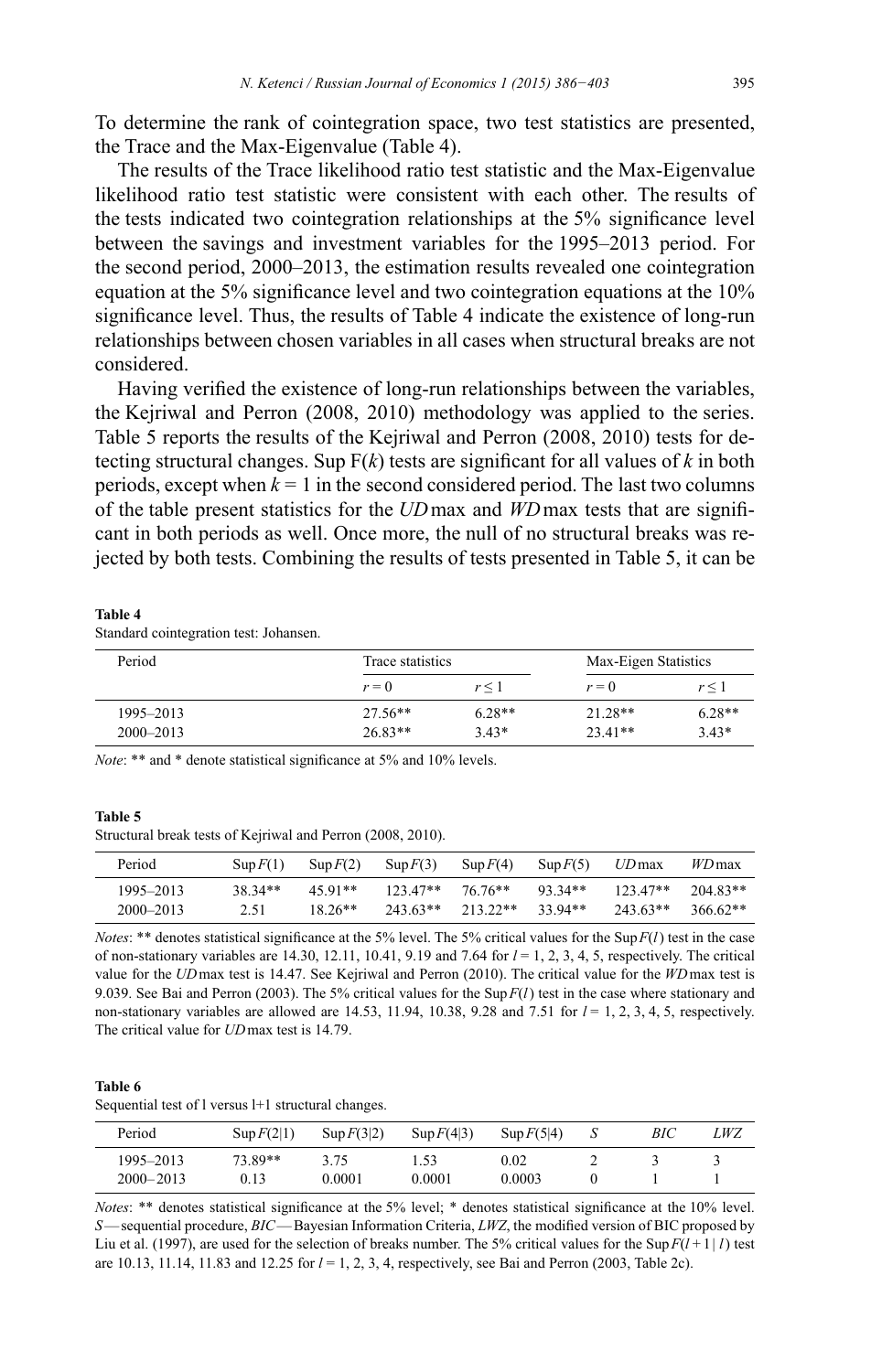concluded that there is strong evidence of a structural change present in the employed series in both considered periods.

Table 6 reports the results for the sequential test  $l$  versus  $l+1$  structural changes proposed by Bai and Perron (1998). In this study, the sequential test  $(S)$ , the Bayesian information criterion (BIC), and the modified Schwarz criterion (LWZ) were used for the detection of the number of breaks in series, and their results are presented in the last three columns of the table. In the full period 1995–2013, the sequential test detected two structural shifts, and the BIC and LWZ detected three. In the post-crisis period, 2000–2013, the sequential test did not detect any structural shifts, whereas the BIC and LWZ detected one break. Because the Kejriwal and Perron test (Table 5) provided evidence of a structural shift, the results of BIC and LWZ for one structural shift were considered in this study for the 2000–2013 period.

#### **3.3.** Cointegration

Tables 7 and 8 present the estimation results of the cointegration tests that allow for structural shifts. The Bai and Perron (1998) test detected two structural shifts with the sequential procedure and three structural shifts with the BIC and LWZ procedures for the 1995–2013 period, and both procedures detected one structural shift for the 2000–2013 period. First, the Maki (2012) test is applied, which allows for up to five structural shifts in the model; the results for one structural break are consistent with the Hatemi-J (2008) test, and the results for two structural breaks are consistent with the Gregory and Hansen (1996) test.

The results of the Maki (2012) test are shown in Table 7, where MBk presents the *t*-statistics of the Maki test, and *k* denotes the maximum number of breaks.

| The main (2012) connectation test with anthown number of oreans. |         |          |          |          |          |
|------------------------------------------------------------------|---------|----------|----------|----------|----------|
| Period                                                           | MB1     | MB2      | MB3      | MB4      | MB5      |
| 1995–2013                                                        | $-4.70$ | $-7.42*$ | $-8.18*$ | $-9.59*$ | $-9.59*$ |
| $2000 - 2013$                                                    | $-4.82$ | $-5.92$  | $-6.51$  | 6.51     | $-7.05$  |

**Table 7** The Maki (2012) cointegration test with unknown number of breaks.

*Notes*: \* denotes statistical significance at the 5% level. Critical values are taken from Maki (2012, Table 1). The critical values for 1 regressor for trend and regime shifts model with 5% significance level are  $-5.541$ , –6.100, –6.524, –7.009, –7.414 for 5 structural breaks respectively for trend and regime shifts model. The trimming parameter is 0.05.

| <b>Table 8</b>                                           |  |
|----------------------------------------------------------|--|
| Carrion-i-Silvestre and Sanso cointegration test (2006). |  |

| Model            | 1995-2013 |         |        | $2000 - 2013$       |        |         |  |  |  |
|------------------|-----------|---------|--------|---------------------|--------|---------|--|--|--|
|                  | Test 1    | Break 1 | Test 1 | Break 1             | Test 2 | Break 2 |  |  |  |
| $A_n$            | 0.0741    | 2006-Q3 | 0.0526 | 2006-Q3             | 0.0526 | 2006-Q3 |  |  |  |
| $\boldsymbol{A}$ | 0.0555    | 1997-O1 | 0.0455 | 2006-Q3             | 0.0455 | 2006-Q3 |  |  |  |
| B                | 0.0506    | 1997-O3 | 0.0871 | 2009-O1             | 0.0822 | 2006-Q3 |  |  |  |
| C                | 0.0614    | 2000-O1 | 0.0407 | 2006-O <sub>4</sub> | 0.0459 | 2006-O3 |  |  |  |
| D                | 0.0750    | 2006-Q3 | 0.0482 | 2006-Q3             | 0.0482 | 2006-Q3 |  |  |  |
| E                | 0.0570    | 2000-O1 | 0.0370 | 2006-Q3             | 0.0370 | 2006-Q3 |  |  |  |

*Notes*: Test 1 is the test when the break date is a priory unknown, and the date location is determined by the test. Test 2 provides statistics when the break date is known and exogenously is determined.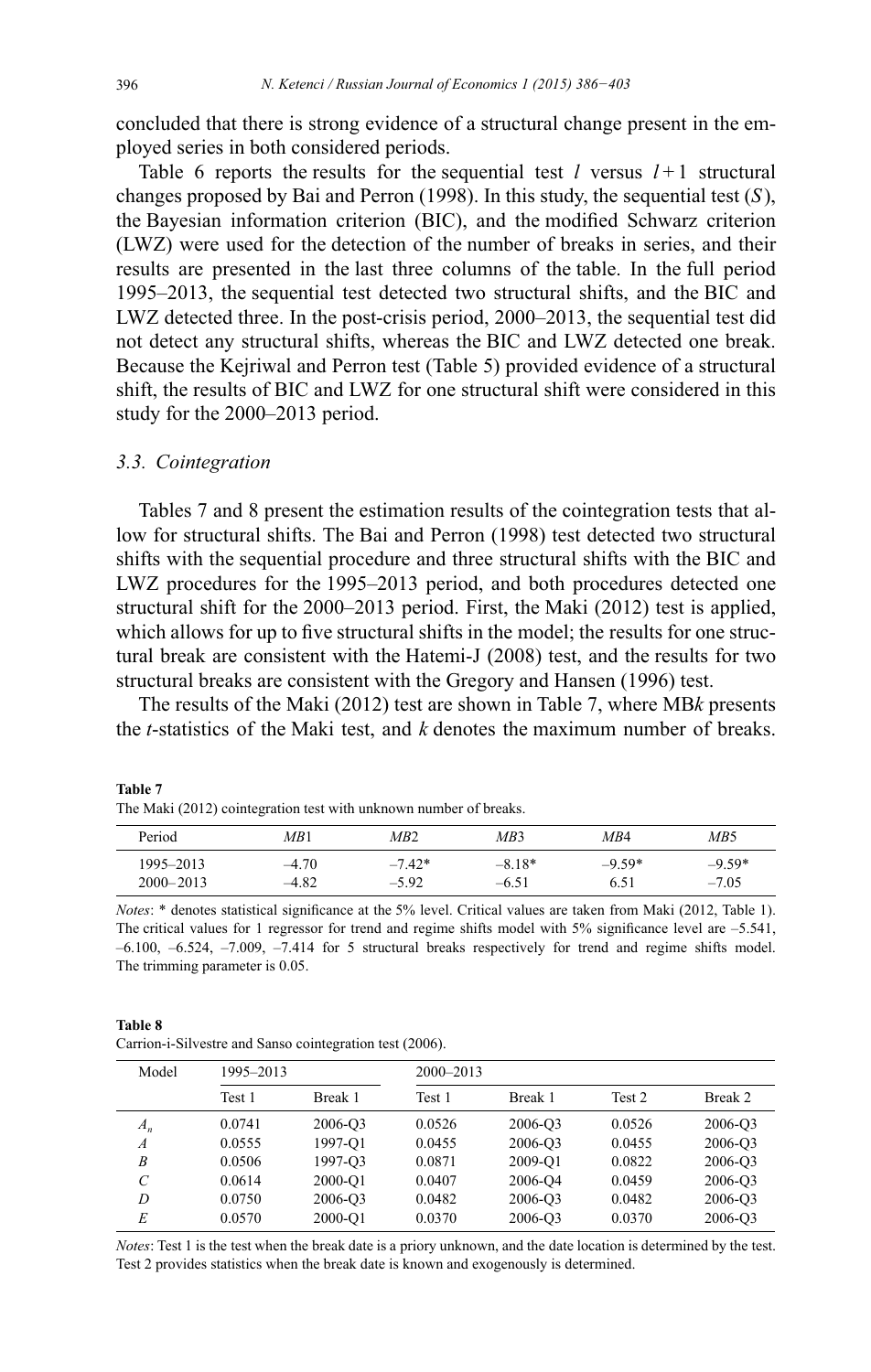The test statistics rejected the null hypothesis of no cointegration for the 1995– 2013 period when more than one break is allowed. However, when one break is allowed, it failed to reject the null. The test statistics did not detect cointegration relationships for the 2000–2013 period for any number of structural shifts allowed. Based on the results of the Bai and Perron (1998) test, the 1995-2013 test is characterized by the presence of two or three structural shifts. In the presence of these shifts, the Maki test provided evidence of the cointegration relationships for the 1995–2013 period. The 2000–2013 period is characterized by the presence of only one structural shift; however, the Maki test statistics failed to provide evidence of cointegration for this period.

Therefore, the Carrion-i-Silvestre and Sanso (2006) cointegration test is applied, which is more powerful compared with alternative tests in finding evidence for cointegration relationships in the presence of a structural shift. The test is applied to the model for both periods for reasons of comparison. The null hypothesis of cointegration could not be rejected by any of 6 considered models at the 5% significance level for both estimated periods. Therefore, it can be concluded that long-run relationships between investment and savings exist in both estimated periods when they are affected by the presence of structural shifts. The Carrion-i-Silvestre and Sanso test investigates the estimated model for the presence of cointegration when a priori unknown and known break dates are allowed. Test 1 in Table 8 presents the test statistics when the break location is a priori unknown, and Break 1 is the date for the structural shift, which is estimated by the test. Test 2 shows estimation results when the break location is exogenously determined. The period 1995–2013 is characterized by the presence of three structural shifts (Table 6); therefore, only Test 1 was applied to this period for the comparison. The period  $2000-2013$  is specified by one structural shift (Table 6); therefore, test 1 and test 2 were applied. Test 2 is applied to the model in which the break date is determined at the 2006-Q3 location, which is detected by the Kejriwal and Perron test (Table 9). In the 1995–2013 period, the break date is estimated by testing at different locations for different models, which indicates that the period has more than one structural shift. The test estimations for the 2000–2013 period detected break 1 in five out of six models at

| Estimated regression parameters under oreans. |               |                  |                  |                  |                  |               |                 |                          |
|-----------------------------------------------|---------------|------------------|------------------|------------------|------------------|---------------|-----------------|--------------------------|
| Period                                        | $\hat{\beta}$ | $\hat{\delta}_1$ | $\hat{\delta}_2$ | $\hat{\delta}_3$ | $\hat{\delta}_4$ | Î.            | $\hat{T}_2$     | $\hat{T}_3$              |
| 1995-2013                                     |               |                  |                  |                  |                  |               |                 |                          |
| (BIC, LWZ)                                    | $-0.01$       | $20.13**$        | $15.85**$        | $18.36**$        | $21.28**$        | 1997-O3       | 2000-Q2         | 2006-Q3                  |
|                                               | (0.03)        | (0.87)           | (0.93)           | (1.01)           | (0.95)           | $(^{96}-Q4-$  | $(^{99} - Q3 -$ | $(^{06}$ -Q1-            |
|                                               |               |                  |                  |                  |                  | $98-Q1$       | $02-O2$         | $07-Q1$                  |
| (S)                                           | 0.05          | $18.32**$        | $15.47**$        | $19.24**$        |                  | 1997-Q3       | 2006-Q3         | $\overline{\phantom{0}}$ |
|                                               | (0.04)        | (1.08)           | (1.21)           | (1.17)           |                  | $(^{95}$ -Q3- | $(^{06}$ -Q2-   |                          |
|                                               |               |                  |                  |                  |                  | $'97-O4$      | $'11-Q3$        |                          |
| $2000 - 2013$                                 |               |                  |                  |                  |                  |               |                 |                          |
| (BIC, LWZ)                                    | $-0.10**$     | $21.17**$        | $24.02**$        |                  |                  | 2006-Q3       |                 |                          |
|                                               | (0.03)        | (1.12)           | (1.03)           |                  |                  | $(^{6}05-Q3-$ |                 |                          |
|                                               |               |                  |                  |                  |                  | $(07-Q1)$     |                 |                          |
|                                               |               |                  |                  |                  |                  |               |                 |                          |

**Table 9** Estimated regression parameters under breaks.

*Notes*: The parentheses under the break points are 95% confidence intervals for the break dates. \*\* denotes statistical significance at the  $1\%$  level. S—sequential procedure, BIC—Bayesian Information Criteria, LWZ—the modified version of BIC proposed by Liu et al. (1997).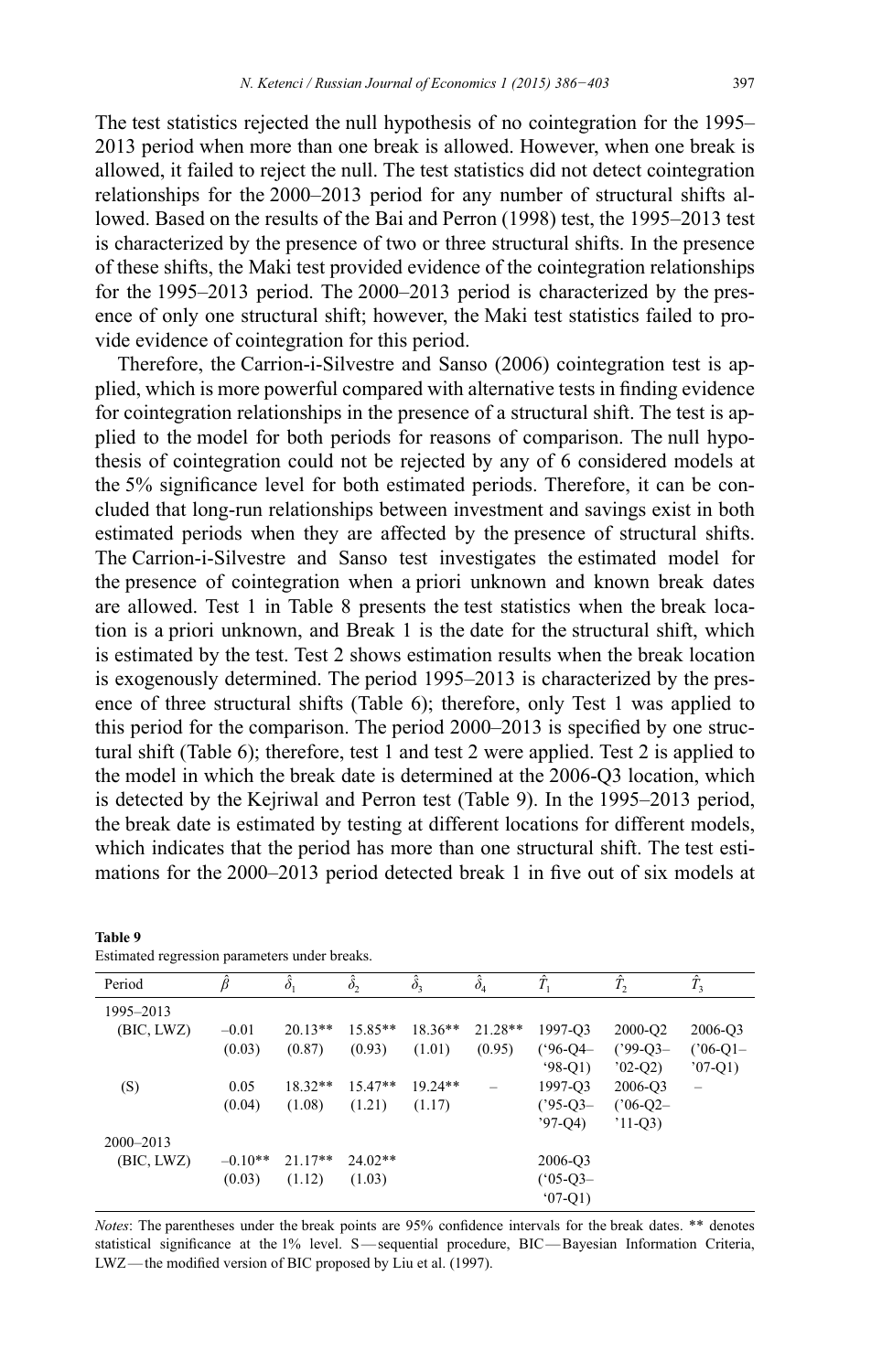the same location, which is determined by the Kejriwal and Perron test (Table 9), it is 2006-Q3. The Kejriwal and Perron test detected this particular break date for the 1995–2013 period as well (Table 9). The shift in investment—savings relations can be explained by fast-growing private sector debts based on government policies to stimulate foreign capital inflows that can be invested better than domestic capital (Gaddy and Ickes, 2010). The policy that stands behind these changes is the lift by the Russian government and the Bank of Russia of almost all restrictions on capital transactions. Explosion in foreign capital inflows led to substantial growth in lending (Kudrin and Gurvich, 2015).

The results of the cointegration estimations that allow for structural shifts provide strong evidence for the existence of cointegration relationships in both periods. In the literature, the cointegration between savings and investment is interpreted as the long-run solvency condition, which exists regardless of the level of capital mobility, implying the effective realization of government policies targeting a sustainable current account (Coakley et al., 1996; De Vita and Abbott, 2002; Abbott and De Vita, 2003; Vasudeva Murthy, 2009). The existence of longrun relationships in the presence of structural breaks supports the solvency existence of a current account in Russia in both considered periods.

#### 3.4. Coefficients estimates

Table 9 reports the results of the parameter estimations of regression (2) in the presence of structural breaks, where dependent variable  $y_t$  is the ratio of gross domestic investments to the gross domestic product, and covariate  $x<sub>t</sub>$  is the ratio of gross domestic savings to the gross domestic product. ࡪ

Estimates of break locations are given in the last three columns  ${T_j}$  of the table, based on a 95% confidential level. Estimates of the savings retention coefficient,  $\beta$ , corrected for the presence of structural breaks, are given ࡪ in the second column. Break locations detected by the Kejriwal and Perron test are consistent with break locations detected by the Carrion-i-Silvestre and Sanso test (Table 8). The first break is detected at 1997-Q3, which is characterized by the external shock of the Asian financial crisis. The second shift is estimated at 2000-Q2, which is characterized by the fast recovery after the Russian financial crisis of 1998. All three procedures  $-S$ , BIC and LWZ — determined a common 2006-Q3 break location for both estimated periods 1995–2013 and 2000–2013, which can be explained by the increase in private debt and foreign capital inflow. $4$ 

In the full estimated period, 1995–2013, the saving retention coefficient was found at a low level, close to zero, or –0.01 when three breaks are detected by the BIC and the LWZ procedures and 0.05 when two breaks are detected by the sequential test. However, in both cases, the savings retention coefficient estimates were not found to be significant. Estimations of the post-crisis period 2000-2013 produced significant results for the savings retention coefficient when one structural break was detected by the BIC and LWZ procedures. Thus, the estimate of the savings retention coefficient in the presence of a structural break was found at the level –0.10, which is relatively close to zero.

<sup>&</sup>lt;sup>4</sup> A detailed analysis of this period is in the explanation part of Table 8.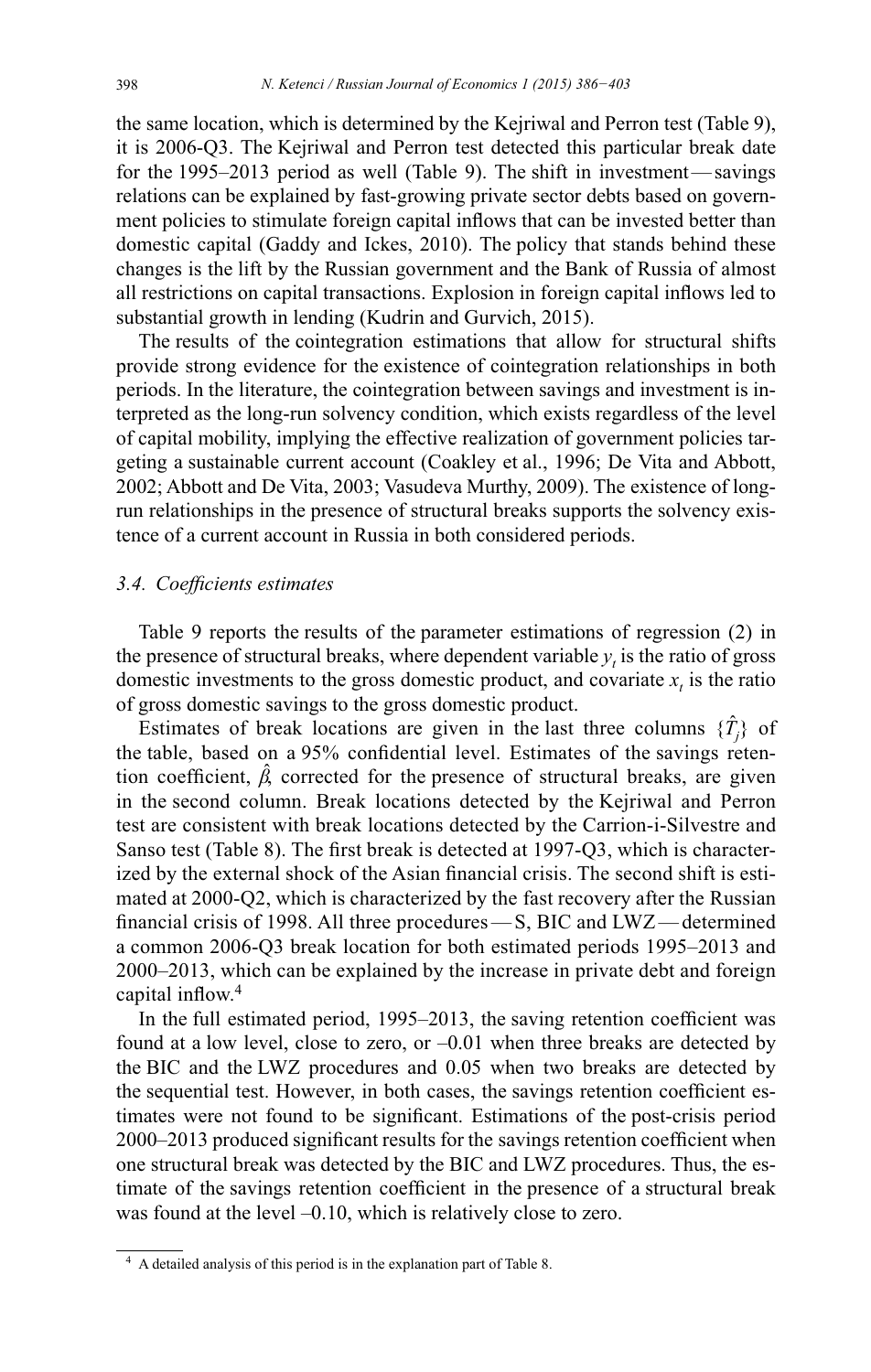| Period        | <b>OLS</b> |            | <b>FMOLS</b> |             |  |
|---------------|------------|------------|--------------|-------------|--|
|               | $\alpha$   |            | $\alpha$     |             |  |
| 1995-2013     | $20.091**$ | $-0.036$   | $19.768***$  | $-0.026$    |  |
|               | (1.876)    | (0.060)    | (3.243)      | (0.104)     |  |
| $2000 - 2013$ | $28.251**$ | $-0.275**$ | 29.261***    | $-0.306***$ |  |
|               | (2.007)    | (0.062)    | (3.784)      | (0.117)     |  |

**Table 10** Estimated regression parameters OLS and FMOLS.

*Notes*: \*\*\* and \*\* denote statistical significance at 1 and 5% levels, respectively;  $\alpha$  and  $\beta$  coefficients are from equation 1.

For comparison, the saving retention coefficient is estimated using the OLS and FMOLS procedures (Table 10). The OLS and FMOLS estimation results are similar and consistent to the coefficient estimations with allowance for structural shifts. The savings retention coefficient was found to be insignificant in the full considered period, 1995–2013. However, the estimations for the post-crisis period revealed a significant savings retention coefficient with a negative sign at the –0.275 level and the –0.306 level by the OLS and FMOLS procedures, respectively. The negative sign of the savings retention coefficient can be interpreted as a low correlation between saving and investment flows or as the existence of high savings flight abroad owing to a deficiency in the domestic financial structure (Özmen, 2004).

The problem of capital flight in Russia has been present since the early 1990s. Three different examples of domestic capital flight exist: to transfer assets abroad that are denominated in a foreign currency, to accumulate profits from financial assets that are located abroad and denominated in a foreign currency, and to transfer financial assets in a national currency into financial assets denominated in a foreign currency. Domestic capital flight has existed since the Russian economy moved to the market economy model. However, capital flight from Russia is mainly not connected to the normal decision of profit maximization; rather, it can be explained by motivations driven by general or currency risk that lead to significant reduction in national investments (Abalkin and Whalley, 1999).

Except for the period 2004–2008, when Russia experienced net capital inflow and approximately one-quarter of inward FDI was a result of capital inflows from Cyprus accounts owned by Russian nationals (Brockmeijer et al., 2012), capital flight in Russia continues to increase. The net capital outflow for several previous vears composing  $4\%$  of the GDP can be explained by an unfavorable investment climate. Capital flight from Russia, \$133.7 billion in 2008, decreased to \$56.1 billion in 2009 and to \$34.4 billion in 2010 and then rose to \$80.5 billion in 2011 and \$56.8 billion in  $2012<sup>5</sup>$ . The main concern of domestic capital outflow in Russia is its effect on domestic investments; therefore, to cover the gap of the deficit of domestic savings, Russia attempts to attract foreign capital. Thus, in 2013, after the US and China, Russia was accepted as the third most attractive country for foreign investors after having been ninth on this list in  $2012<sup>6</sup>$  As a result, the level of capital mobility has continuously increased in Russia, reducing the level of correlation between investments and domestic savings.

<sup>&</sup>lt;sup>5</sup> Sergei Ignatyev, Chief of the Central Bank of Russia. RIA Novosti, 2013, June 5.

<sup>&</sup>lt;sup>6</sup> UNCTAD, Global Investment Trends Monitor.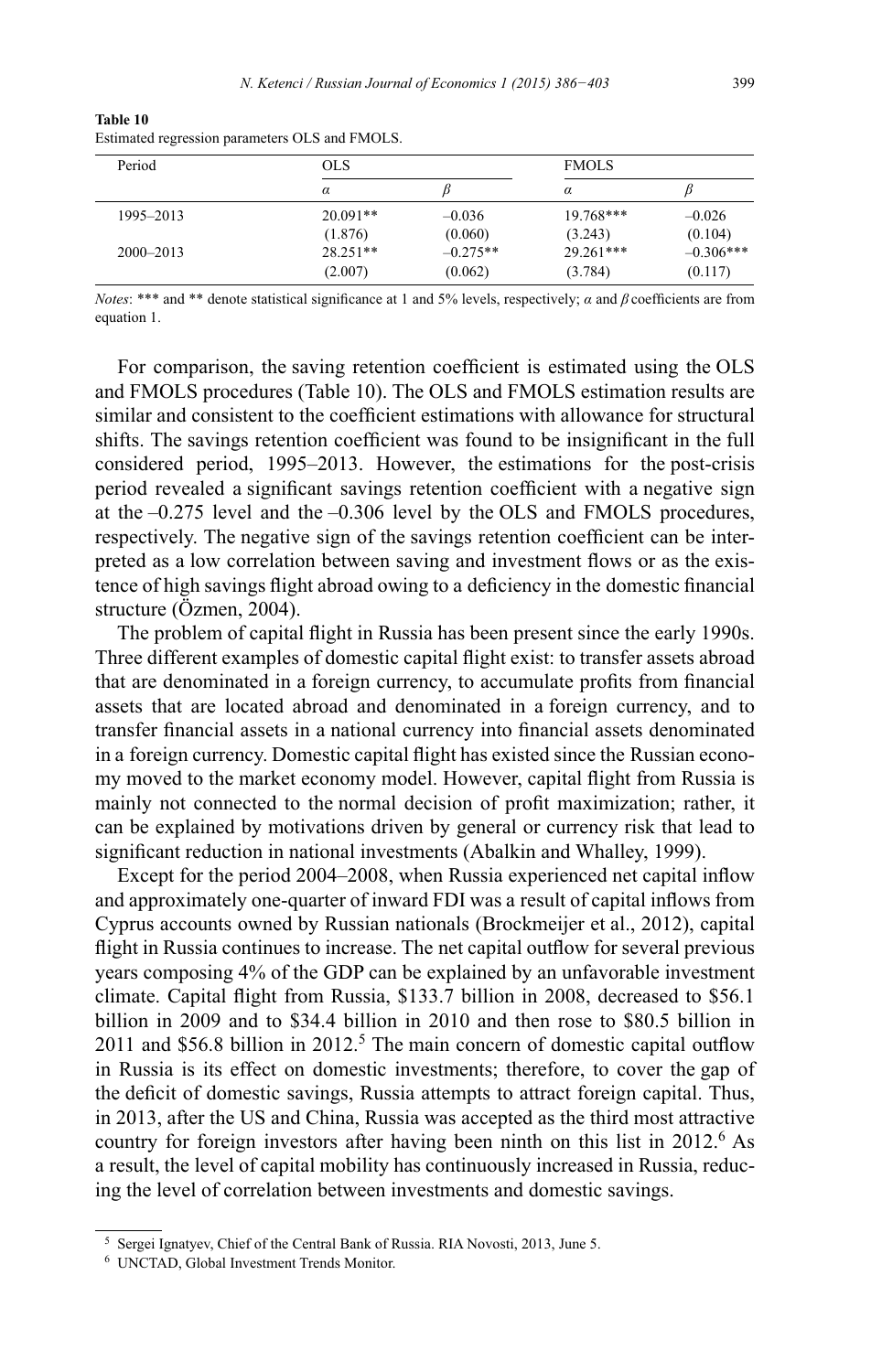The results of the saving retention coefficient estimates illustrate a high mobility of capital in Russia in the post-crisis period. Consideration of structural shifts does not significantly affect estimation results in which structural shifts are not allowed. Nevertheless, the allocation of structural breaks in the model may correct estimated parameters for the provision of better capital mobility illustration. Thus, the results of the regression estimates provide rather weak evidence for the presence of the FHP in Russia in the post-crisis period.

The limited literature on the measurement of capital mobility in Russia provides mixed results. For example, Jamilov (2013) estimated the capital mobility of the Caucasus region for the period 1996–2010 by employing panel econometric techniques such as the Fully Modified OLS (FMOLS), Dynamic OLS (DOLS), and Pooled Mean Group (PMG). However, each panel cointegration estimation method provided different results for the individual countries. Thus, the savings retention coefficient for Russia was found to be significant in all three cases, but the values were found at different levels (–0.21, –0.02, and 1.49, respectively) depending on the method employed. Therefore, it is difficult to draw a certain conclusion without choosing a particular method. Trunin and Zubarev  $(2013)$  investigated the level of capital mobility and the global financial effect for developed and developing countries for the periods 1996–2011 and 2007–2011. The savings retention coefficient for the period 1996–2011 in Russia was not found to be significant at the 0.221 level, which is compatible with the present study results. In the post-crisis period  $2007-2011$ , the savings retention coefficient was found to be significant at the 0.8 level, indicating a low capital mobility level after the global crisis. However, the latest estimations considered only five observations, which is not sufficient to make any certain conclusions about the capital mobility level in this period.

Thus, the results of this study employing OLS and FMOLS estimations provide weak evidence for the presence of the FHP in Russia in the post-crisis period, whereas estimations with accommodation for structural breaks illustrate high capital mobility and no evidence of the FHP.

## **4. Conclusion**

This paper examined capital mobility in Russia in the presence of structural breaks for two periods: 1995–2013 and the post-crisis period from 2000–2013. Recently developed econometric methods were applied to quarterly series to investigate the cointegrating relationships of investment and savings variables, considering the presence of structural shifts in the model when relevant, and to estimate the savings retention coefficient. The long-run macroeconomic series including investment and saving flows may contain a variety of structural changes within a country or at the international level. Therefore, to examine the regression model (1) in the presence of multiple structural breaks, the approach of Kejriwal and Perron (2008, 2010) was employed. Kejriwal and Perron (2008, 2010) developed the estimation of cointegrated regression models accounting for multiple structural changes. The test provided strong evidence of structural shifts present in the employed series in both of the considered periods . Thus, in the period 1995–2013, two shifts were detected by the sequential test, and three shifts were detected by the BIC and LWZ procedures. In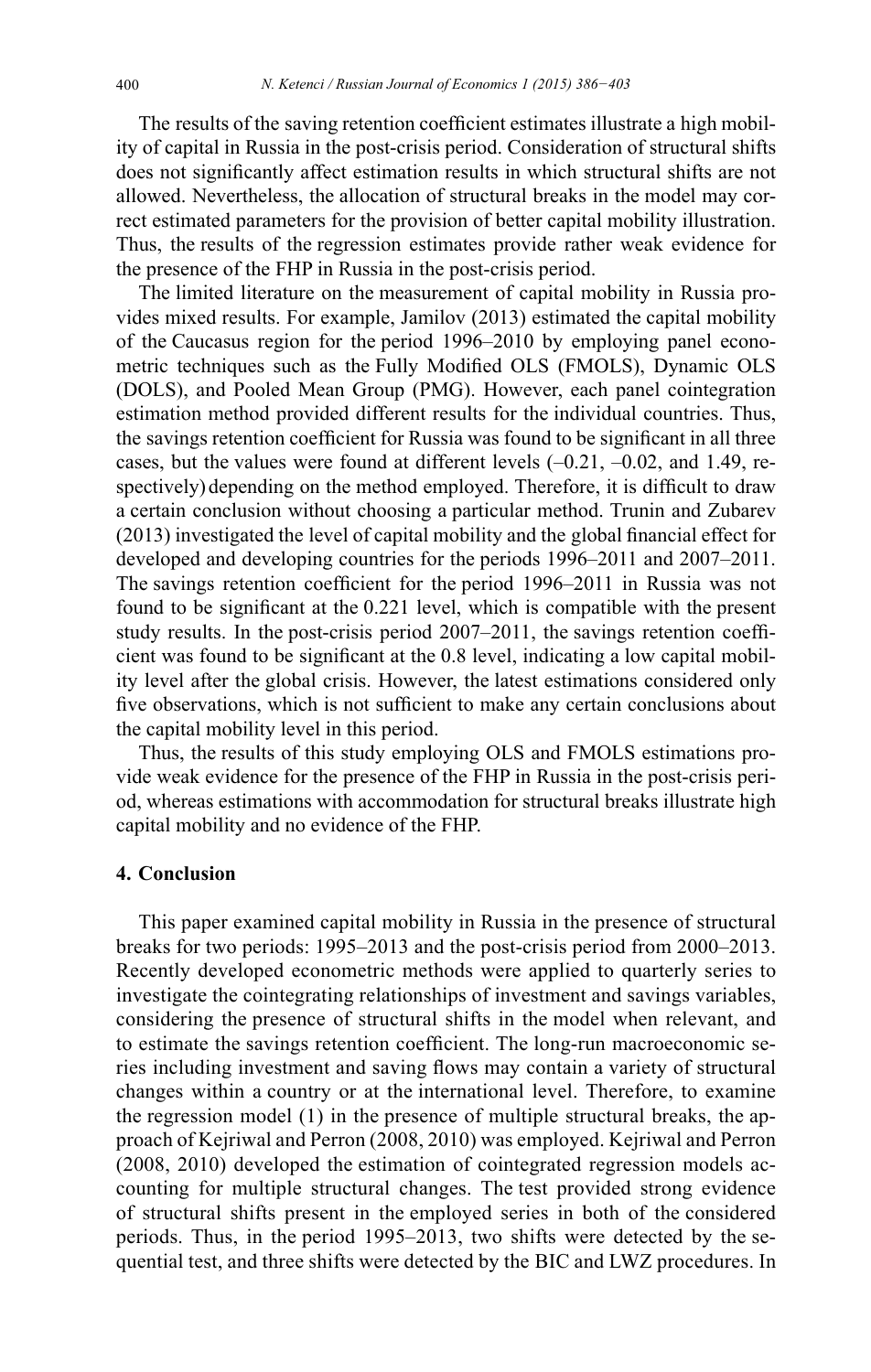the post-crisis period,  $2000-2013$ , one shift was detected by both the BIC and LWZ procedures.

To examine the cointegration relationships of the series in the presence of structural breaks, the Maki (2012) and Carrion-i-Silvestre and Sanso (2006) cointegration tests were employed. The Maki test allows for the presence of possible multiple breaks and has a null hypothesis of no cointegration. The Carrion-i-Silvestre and Sanso test allows for the presence of one structural shift and has a null hypothesis of cointegration. The results of the Maki test provide evidence of the existence of cointegration relationships in the 1995–2013 period when more than one break is allowed. The Maki test did not provide evidence of cointegration for the post-crisis period. Therefore, the Carrion-i-Silvestre and Sanso test was applied, which did not reject the null hypothesis of cointegration for any estimated period, providing strong evidence of cointegration relationships in the model when affected by a structural shift. Existence of long-run relationships with the introduction of structural breaks indicates the solvency of a current account in Russia in both of the considered periods.

The OLS and FMOLS estimates of the savings retention coefficient and the coefficient estimates of the Kejriwal and Perron (2008, 2010) procedure that are corrected for the presence of structural breaks were not found to be significant in the full estimated period, 1995–2013. However, estimations of the post-crisis period were found to be significant with a negative sign at the  $-0.275$  and  $-0.306$ levels by the OLS and FMOLS procedures, respectively, and at the –0.10 level when a structural break was allowed.

The results of the study indicate the presence of high capital mobility in Russia in the post-crisis period. The negative sign of the savings retention coefficient confirms the high level of domestic capital flight. The consideration of structural shifts does not significantly affect the estimation results where structural shifts are not allowed. Nevertheless, the allocation of structural breaks in the model corrects estimated parameters for the illustration of better capital mobility. Thus, the results of this study employing OLS and FMOLS estimations provide weak evidence of the FHP in Russia in the post-crisis period, whereas estimations with accommodation of structural breaks illustrate high capital mobility and no evidence of the FHP.

### **References**

- Abalkin, A., & Whalley, J. (1999). The problem of capital flight from Russia. The World Economy, (3), 421–444.
- Abbott, A. J., & De Vita, G. (2003). Another piece in the Feldstein–Horioka puzzle. Scottish Journal *RI3ROLWLFDO(FRQRP\* (1), 69–89.
- Andrews, D. W. K., & Ploberger, W. (1994). Optimal tests when a nuisance parameter is present only under the alternative. *Econometrica*, 62(6), 1383–1414
- Apergis, N., & Tsoumas, C. (2009). A survey on the Feldstein Horioka puzzle: What has been done and where we stand. *Research in Economics*, 63 (2), 64–76.
- Aristovnik, A. (2005). Twin deficits hypothesis and Horioka-Feldstein puzzle in transition economies. *EconWPA*, International Finance, 0510020.
- Åslund, A., & Kuchins, P. (2009). *The Russia balance sheet*. Washington, DC: Peterson Institute for International Economics.
- Bai, J. (1994). Least squares estimation of a shift in linear processes. Journal of Time Series *Analysis, 15* (5), 453–472.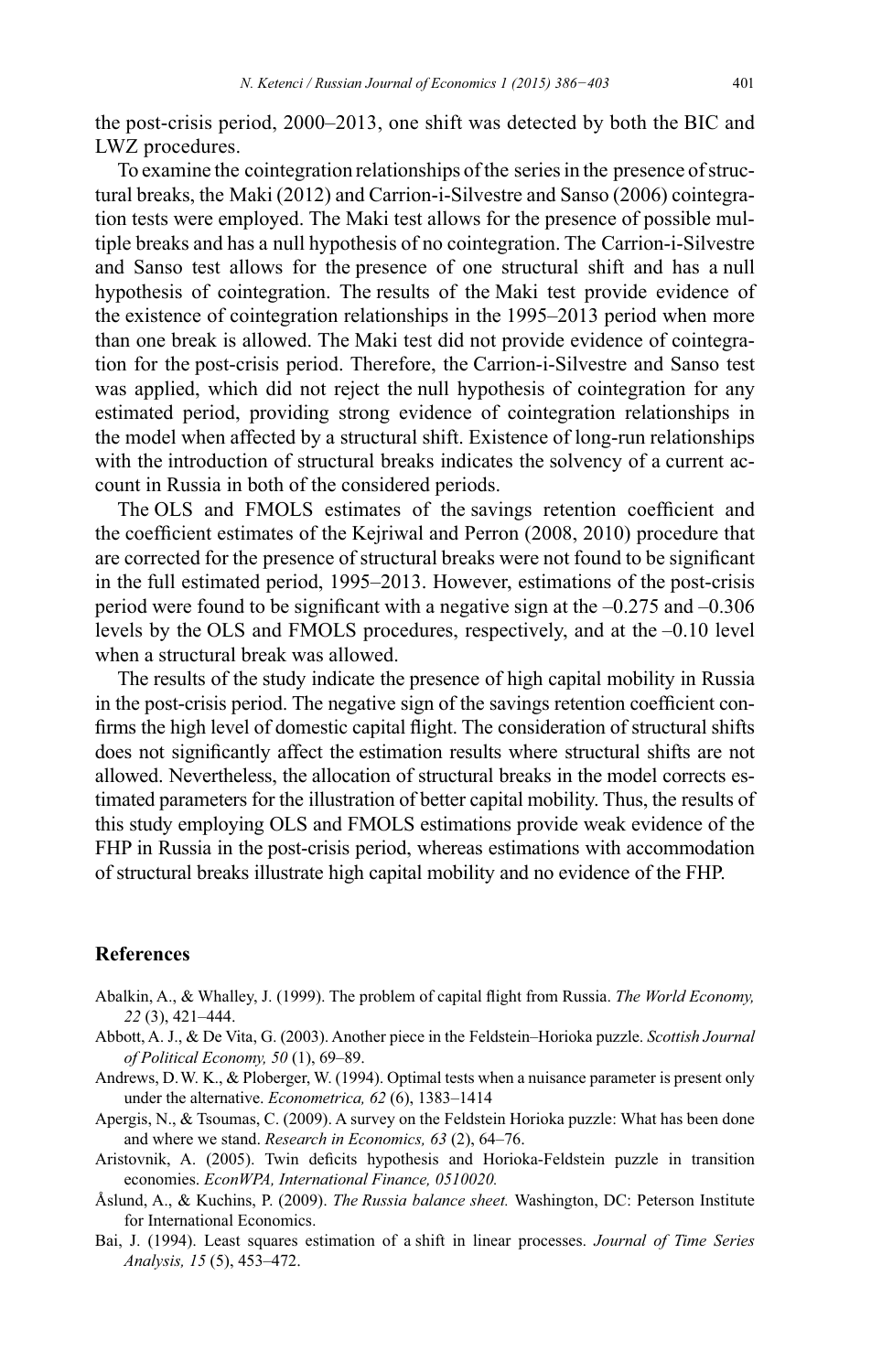- Bai, J. (1997). Estimation of a change point in multiple regression models. Review of Economics and Statistics, 79 (4), 551-563.
- Bai, J., & Perron, P. (1998). Estimating and testing linear models with multiple structural changes. Econometrica, 66 (1), 47-68.
- Bai, J., & Perron, P. (2003). Computation and analysis of multiple structural change models. Journal of Applied Econometrics, 18 (1), 1-22.
- Bose, U. (2012). The Feldstein–Horioka Puzzle: A comparative study of developed and emerging market economies. Journal of Economics and Sustainable Development, 3 (10), 164–173.
- Brockmeijer, J., Marston, D., & Ostry, J. D. (2012). Liberalizing capital flows and managing outflows. Washington, DC: International Monetary Fund.
- Buiter, W. H. (2003) Capital account liberalization and financial sector development in transition countries. In A. Bakker, & B. Chapple (Eds.), *Capital liberalization in transition countries*, lessons from the past and for the future (pp. 105-141). Cheltenham: Edward Elgar.
- Carrion-i-Silvestre, J. L., & Sanso, A. (2006). Testing the null of cointegration with structural breaks. Oxford Bulletin of Economics and Statistics, 68 (5), 623–646.
- Carrion-i-Silvestre, J. L, Kim, D., & Perron, P. (2009). GLS-based unit root tests with multiple structural breaks under both the null and the alternative hypotheses. *Econometric Theory*, 25(6), 1754-1792.
- Chiodo, A. J., & Owyang, M. T. (2002). A case study of a currency crisis: The Russian default of 1998. Federal Reserve Bank of St. Louis Review, 84 (6), 7-18.
- Coakley, J., Kulasi, F., & Smith, R. (1996). Current account solvency and the Feldstein–Horioka puzzle. Economic Journal, 106 (436), 620-627.
- De Vita, G., & Abbott, A. (2002). Are saving and investment cointegrated? An ARDL bounds testing approach. Economics Letters, 77 (2), 293-299.
- Elliot, G., Rothenberg, T. J., & Stock, J. H. (1996). Efficient tests for an autoregressive unit root. Econometrica, 64 (4), 813-836.
- Feldstein, M., & Horioka, C. (1980). Domestic saving and international capital flows. Economic Journal, 90 (358), 314-329.
- Fidrmuc, J. (2003). The Feldstein–Horioka puzzle and twin deficits in selected countries. *Economics* of Planning, 36 (2), 135–152.
- Fouquau, J., Hurlin, C., & Rabaud, I. (2008). The Feldstein-Horioka puzzle: A panel smooth transition regression approach. *Economic Modelling*, 25 (2), 284–299.
- Gaddy, C. G, & Ickes, B. W. (2010). Russia after the global financial crisis. Eurasian Geography and Economics, 51 (3), 281-311.
- Giannone, D., & Lenza, M. (2008). The Feldstein-Horioka fact. ECB Working Paper Series, 873.
- Gregory, A. W., & Hansen, B. E. (1996). Tests for cointegration in models with trend and regime shifts. Oxford Bulletin for Economics and Statistics, 58 (3), 555-560.
- Gregory, A. W., Nason, J. M., & Watt, D. G. (1996). Testing for structural breaks in cointegrated relationships. Journal of Econometrics, 71 (1), 321-341.
- Hatemi-J, A. (2008). Tests for cointegration with two unknown regime shifts with an application to financial market integration. Empirical Economics, 35 (3), 497-505.
- Jamilov, R. (2013). Capital mobility in the Caucasus. *Economic Systems*, 37(2), 155–170.
- Johansen, S. (1988). Statistical analysis of cointegrating vectors. Journal of Economic Dynamics and Control, 12 (3), 231-54.
- Kapetanios, G. (2005). Unit-root testing against the alternative hypothesis of up to m structural breaks. Journal of Time Series Analysis, 26 (1), 123-133.
- Kejriwal, M., & Perron, P.  $(2008)$ . The limit distribution of the estimates in cointegrated regression models with multiple structural changes. Journal of Econometrics, 146 (1), 59–73.
- Kejriwal, M., & Perron, P. (2010). Testing for multiple structural changes in cointegrated regression models. Journal of Business and Economic Statistics, 28 (4), 503-522.
- Ketenci, N. (2012). The Feldstein-Horioka puzzle and structural breaks: Evidence from EU members. Economic Modelling, 29 (2), 262-270.
- Ketenci, N. (2013). The Feldstein–Horioka puzzle in groupings of OECD members: A panel approach. Research in Economics, 67(1), 76-87.
- Kollias, C., Mylonidis, N., & Paleologou, S. M. (2008). The Feldstein-Horioka puzzle across EU members: Evidence from the ARDL bounds approach and panel data. International Review of Economics and Finance, 17(3), 380-387.